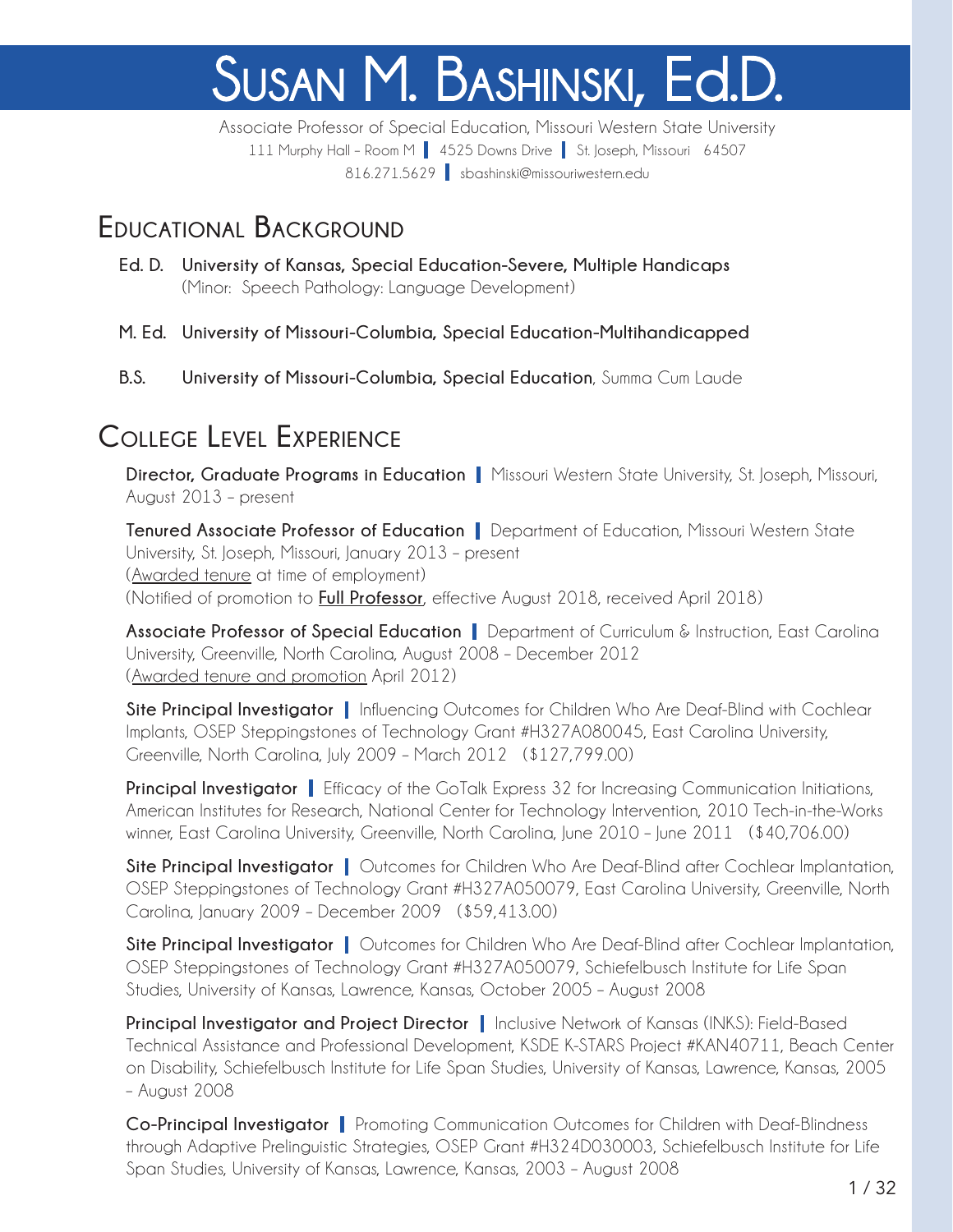**Project Director** | Personnel Preparation to Improve Services and Results for Children with Disabilities: Kansas Low-Incidence Personnel Preparation (KLIPP), OSEP Grant #H325A020020, Department of Special Education, University of Kansas, Lawrence, Kansas, 2002 –August 2008 [no-cost extension year]

**Research Assistant Professor** | Beach Center on Disability, Schiefelbusch Institute for Life Span Studies, University of Kansas, Lawrence, Kansas, June 2001-August 2008

**Adjunct Courtesy Professor** (Graduate Faculty) | Department of Special Education, University of Kansas, Lawrence, Kansas, 1996-August 2008

**Principal Investigator and Project Director** | Inclusive Network of Kansas (INKS): Field-Based Technical Assistance and Professional Development, and Co-Creator of the Field-Based Consultant Network (1997), KSDE K-STARS Project #KAN21009, Beach Center on Disability, Schiefelbusch Institute for Life Span Studies, University of Kansas, Lawrence, Kansas, 2003 – 2005

**Project Director** | Access to the General Curriculum for High School Students with Mental Retardation: Curriculum Adaptation, Augmentation, and Alteration, OSEP Grant #H324D000025, Beach Center on Disability, Schiefelbusch Institute for Life Span Studies, University of Kansas, Lawrence, Kansas, 2001-2004

**Co-Principal Investigator / Project Coordinator** | Preparing Special Education and Related Services Personnel to Work with Children and Youth with Low-Incidence Disabilities (Expanded Vision), OSEP Grant #H029A60101, Department of Special Education, University of Kansas, Lawrence, Kansas,1996-1998

**Project Coordinator** | Field Initiated Research (Knowledge Dissemination for Vision Screeners), OSEP Grant #H133G60140, Department of Special Education, University of Kansas, Lawrence, Kansas, 1996-1998

**Program Associate** | Model In-service Training Project (Inclusive Connections: A Building Based In-service Model: Supporting Fully Inclusive Education for Students with Severe Disabilities in Kansas), OSEP Grant #H086R30017, Department of Special Education, University of Kansas, Lawrence, Kansas, 1996-1998

**Project Coordinator** | Training Interpreters / Transliterators for Educational Settings (Project TIES), OSEP Grant #H029F20012, Department of Special Education, University of Kansas, Lawrence, Kansas, 1996

**Instructor / Practicum Supervisor** | Department of Special Education, University of Kansas, Lawrence, Kansas, 1993-1996

**Project Coordinator** | Model In-service Training Project (ABLE: Analyzing Behavior States and Learning Environments), OSEP Grant #H086R20015, Department of Special Education, University of Kansas, Lawrence, 1993-1995

**Project Co-Coordinator** | Innovations for Meeting Special Problems of Children with Severe Handicaps in the Context of Regular Education Settings (Project ABLE), Grant #H086D00013, Department of Special Education, University of Kansas, Lawrence, 1992-1993

**Project Coordinator** | Rural Personnel Preparation (Severe/Profound Multiply Handicapped), OSEP Grant #H029B00017, Department of Special Education, University of Kansas, Lawrence, 1992-1993

**Graduate Teaching Assistant** | Department of Special Education, University of Kansas, Lawrence, 1992

**Full-time, Temporary Instructor** | Department of Education, Missouri Western State College, St. Joseph, 1991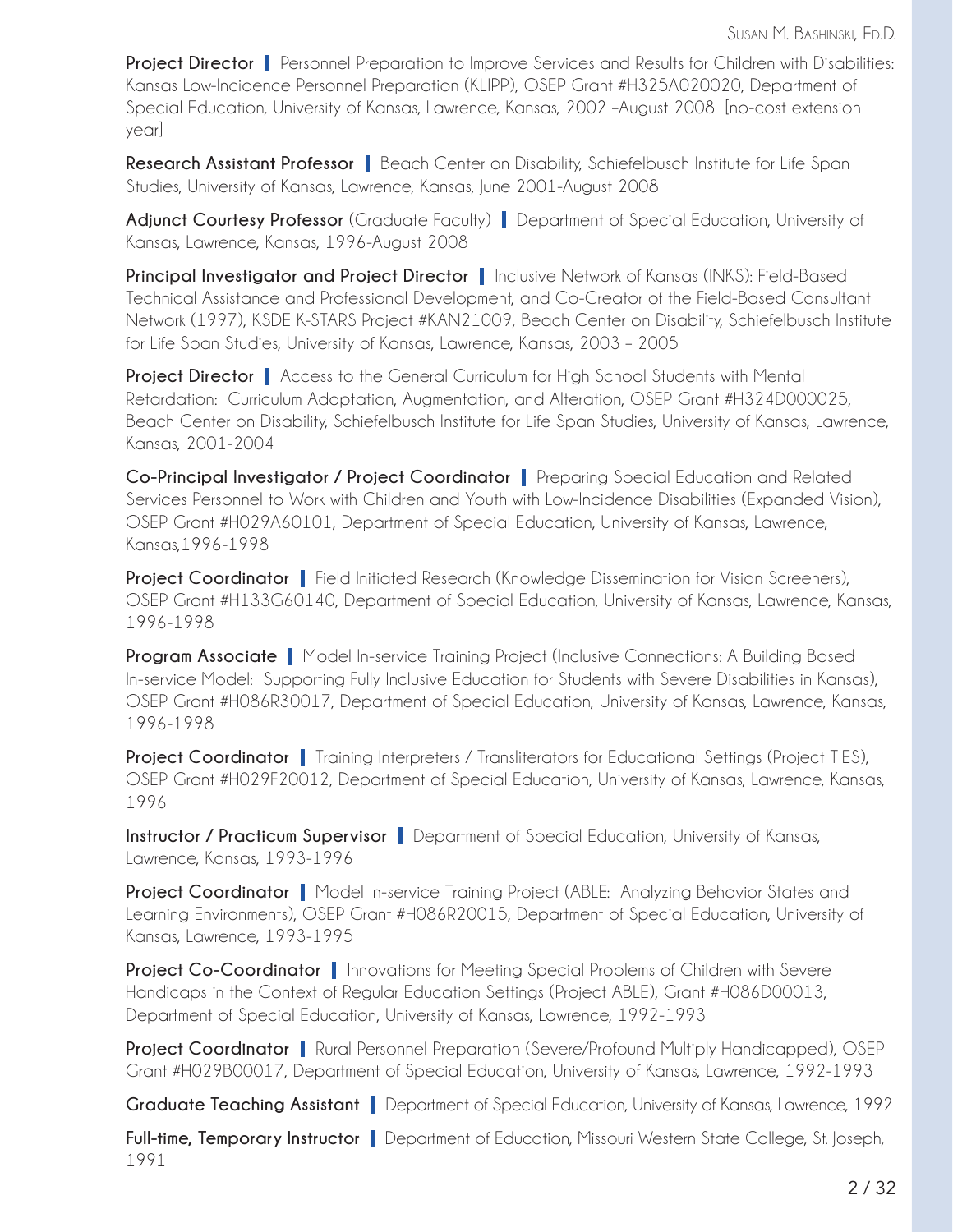**Extension Instructor** | Department of Special Education, University of Missouri-Columbia, 1991

**Full-time, Temporary Senior Lecturer** | Department of Special Services, The University of Texas-Tyler, 1990-1991

**Full-time, Temporary Instructor** | Department of Curriculum and Instruction, The University of Texas-Tyler, 1989-1990

**Part-time Instructor** | Department of Special Services, The University of Texas-Tyler, 1987-1989

**Graduate Research Assistant** | Project LINC, Departments of Special Education and Practical Arts-Vocational/Technical Education, University of Missouri-Columbia, 1987

**Graduate Teaching Assistant** | Department of Special Education, University of Missouri-Columbia, 1986-1987

**Full-time, Temporary Instructor** | Department of Education, Missouri Western State College, St. Joseph, 1985-1986

**Instructor** | Department of Education, Northwest Missouri State University, Maryville, 1984

**Graduate Research Assistant** | Office of External Relations, College of Education, University of Missouri-Columbia, 1984

**Graduate Research Assistant** | Office of Educational Research, College of Education, University of Missouri-Columbia, 1983

**Graduate Instructor in Education** | Department of Special Education, University of Missouri-Columbia, 1983-1984

**Student Teaching Supervisor** | College of Education, University of Missouri-Columbia, 1982

#### **Special Qualifications & Training**

Tk20 Assessor, Tk20 Corporation (now Watermark), 2016 - present

Semantic Compaction Systems, Pittsburgh AAC Language Seminar Series (PALSS), Pittsburgh, PA – June 2015

Co-Teaching Trainer (supervision of elementary education and special education collaborative coteaching interns), St. Cloud State University (Minnesota), 2012

Teacher Performance Assessment (TPA) Evaluator, Stanford University, through East Carolina University, 2012

TaskStream Evaluator, East Carolina University, 2011 – 2012

Peer Observer, East Carolina University, 2009 – 2012

Curriculum Standards Alignment Committee Member (Reading, Mathematics, Writing, Social Studies, and Science), Kansas State Department of Education, 2004 – August 2008

EcoBehavioral Assessment System Software (EBASS) Trainer, Beach Center on Disability, University of Kansas, 2001 – August 2008

Assessing Diverse Learners Trainer of Trainers, Kansas State Department of Education, 2000 – August 2008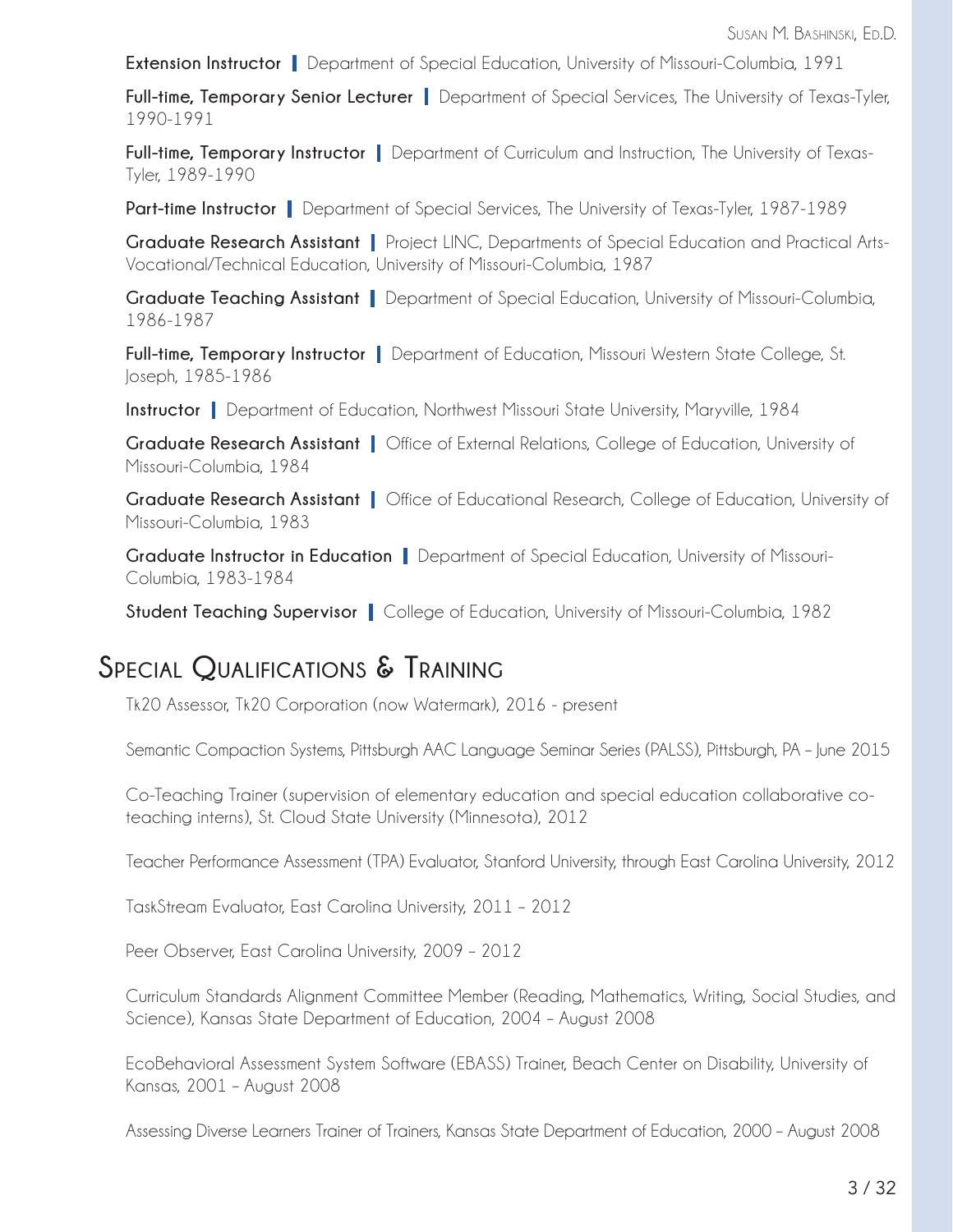Alternate Assessment and Extended Standards Writing and Revision Committee Member (Reading, Mathematics, Writing, Social Studies, and Science), Kansas State Department of Education, 1997 – August 2008

Quality Performance Accreditation (QPA) Chair, Kansas State Department of Education, 2002 – 2004

IHE Program (Folio) Reviewer, Kansas State Department of Education, 2000 – 2003

#### **Honors, Fellowships, & Awards**

 Recipient, Dr. James V. Mehl Award for Outstanding Faculty Scholarship, Awarded by Missouri Western Foundation - 2015-2016 Academic Year

Recipient, PORTAL Award (Program of Research, Teaching, and Applied Learning), Given by Missouri Western State University – Summer 2015

Nominated, September 2012, by East Carolina University for the Board of Governors Distinguished Professor for Teaching Award (\*\*required to withdraw name from competition, due to job change)

Nominated, September 2012, by East Carolina University for East Carolina Alumni Association Outstanding Teaching Award (\*\*required to withdraw name from competition, due to job change)

Named, in 2011 - 2012 East Carolina University (optional) Senior Survey, as a "person at ECU who made the most significant, positive contribution to (six students') education"

Named, in 2010 - 2011 East Carolina University (optional) Senior Survey, as a "person at ECU who made the most significant, positive contribution to (three students') education"

Named, in 2009 - 2010 East Carolina University (optional) Senior Survey, as a "person at ECU who made the most significant, positive contribution to (one student's) education"

Nominated and Selected to Membership in Cambridge Who's Who in American Education, 2007

Nominated and Selected to Membership in Marquis Who's Who in America, 2006

Selected for Inclusion in Academic Keys Who's Who in Education, 2005

Nominated and Selected to Membership in the Manchester Who's Who Executive and Professional Registry, 2005

Excellence in Teaching Award, University of Kansas, School of Education, 1997

Outstanding Graduate Student Teaching Award, University of Missouri, 1987

Outstanding Graduate Student Teaching Award, University of Missouri, 1984

Superior Graduate Achievement Award, Graduate Student Association, University of Missouri, 1984

Student of the Year, Student CEC, University of Missouri Chapter, 1984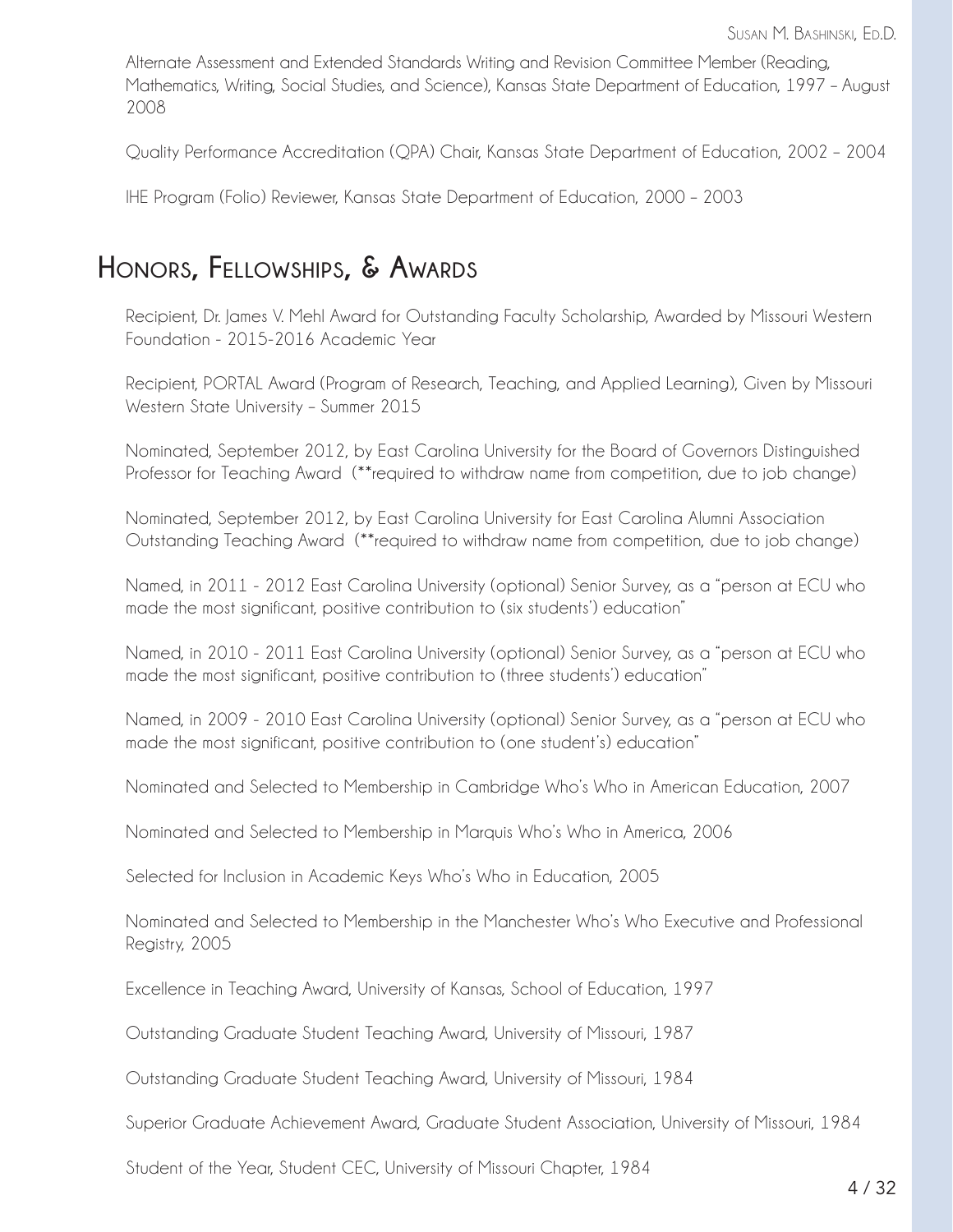Elected to Who's Who Among Students in American Colleges and Universities, 1984

Alice H. Hayden Award and Fellowship Recipient, TASH: The Association for Persons with Severe Handicaps, 1983 (One award winner is selected by the International TASH organization each

#### **Public School Experience**

**Curriculum Adaptations Support Coordinator** | Department of Curriculum and Instruction, Lawrence Public Schools (USD #497), Lawrence, KS, 1998-June 2001

**Teacher** | The School District of St. Joseph, MO, 1984

**Assistant State Supervisor of Programming** | Missouri State Schools for Severely Handicapped, Kansas City, MO, 1978-1982

**Teacher** | Missouri State Schools for Severely Handicapped, Kansas City, MO, 1977-78

**Teacher** | Jefferson City Public School District, MO, 1976-1977

**Teacher** | Des Moines Independent Community School District, IA, 1974-1976

**Teacher** | Missouri State Schools for Severely Handicapped, St. Joseph, MO, 1974

**Teacher in Charge/Classroom Teacher** | Missouri State Schools for Severely Handicapped, Bethany, MO, 1973-1974

**Classroom Teacher** | United Cerebral Palsy Preschool, St. Joseph, MO, 1973

#### **Participation in Undergraduate Programs**

While employed at Missouri Western State University, St. Joseph, MO (January 2013 - present), I have taught the following undergraduate level courses in the Department of Education:

- **EDU 315** Psychology and Education of Exceptional Children
- **EDU 348** Language Development for Educators (*also* offered as **EDU 414**)
- **EDU 411** Methods of Teaching the Student with Cross-Categorical Disabilities
- **EDU 420** Counseling Techniques / Parents

While employed at **East Carolina University**, Greenville, NC, I taught the following undergraduate level courses in the Department of Curriculum & Instruction:

- **COAD 1000** Student Development and Learning in Higher Education Special Education cohort
- **SPED 2000** Introduction to Exceptional Children (both face-to-face and distance offerings)
- **SPED 3006** Augmentative and Alternative Communication for Students with Disabilities
- **SPED 3007** Managing the Physical Needs of Learners with Disabilities
- **SPED 4010** Exceptional Students in the Regular Classroom (both face-to-face and distance offerings)
- **SPED 4100** Special Issues and Strategies for Students with Disabilities in the General Curriculum
- **SPED 4200** Special Issues and Strategies for Students with Disabilities in the Adapted Curriculum
- **SPED 4320** Communication and Collaboration in Special Education
- **SPED 4324** Senior II Internship in Special Education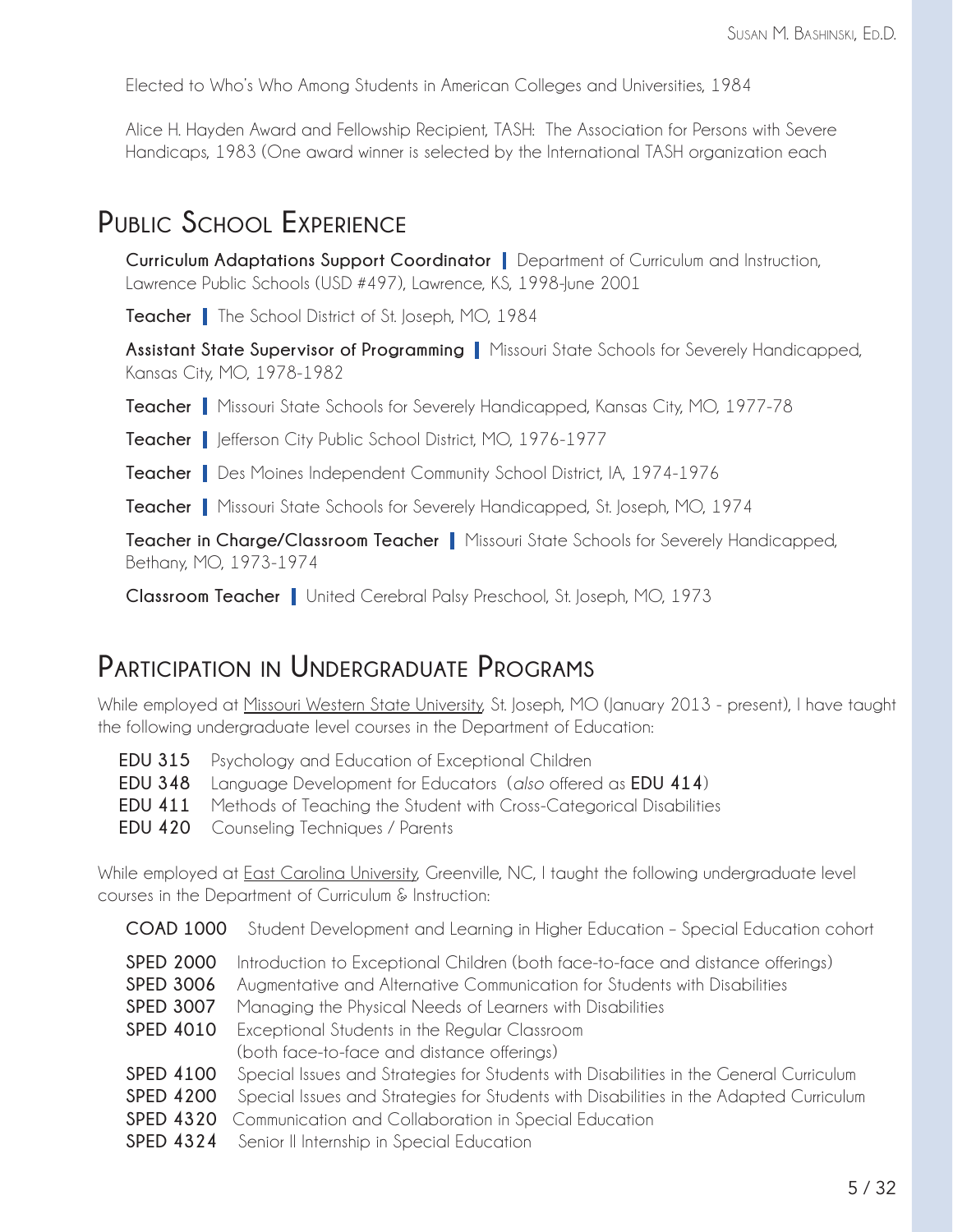While employed at The University of Texas-Tyler, I taught the following undergraduate level courses in the Departments of Curriculum and Instruction and Special Services:

- **PSYC 4351** Child Development
- **EDSP 3333** Teaching Exceptional Students in the Regular Classroom
- **EDSP 4352** Language Development and Disorders
- **EDSP 4361** Introduction to Learning Disabilities
- **EDSP 4362** Characteristics of Learners with Sensory and Intellectual Exceptionalities
- **EDSP 4374** Instructional Methods and Materials for Exceptional Learners

While employed as a full-time, temporary instructor at Missouri Western State College, St. Joseph, MO (January 1985 – May 1986), I supervised and taught the following undergraduate level courses in the Department of Education:

- **EED 202** Introduction to Elementary Education
- **EED 203** Participation in Elementary Teaching I
- **EED 299** Introduction to Sign Language
- **EED 299** Sign Language: A Course in Signed English
- **EED 303** Experience in Elementary Teaching II
- **EED 353** Introduction to Special Education
- **EED 354** Introduction to Mentally Handicapped Students
- **EED 355** Introduction to Behaviorally Disordered Students
- **EED 356** Introduction to Learning Disabled Students
- **EED 357** Introduction to Early Childhood Special Education
- **EED 408** Elementary Student Teaching III
- **EED 410** Psychology and Education of Exceptional Children
- **EED 413** Speech Correction for the Classroom Teacher
- **EED 414** Methods of Teaching the Mentally Handicapped
- **EED 415** Methods of Teaching the Behaviorally Disordered
- **EED 416** Methods of Teaching the Learning Disabled
- **EED 419** Utilizing Family and Community Resources
- **EED 420** Conferencing with Parents and Families
- **EED 421** Experience in Teaching Mentally Handicapped Students
- **EED 422** Experience in Teaching Behaviorally Disordered Students
- **EED 423** Experience in Teaching Learning Disabled Students
- **EED 424** Experience in Teaching Early Childhood Education
- **SED 303** Experience in Secondary Teaching II

While enrolled in graduate work at the University of Missouri-Columbia, I supervised and taught the following undergraduate level courses in the Department of Special Education:

- **L50** Freshman Readings in Special Education
- **L162** Field Experience in Special Education, Elementary: Behavior Disorders
- **L163** Field Experience in Special Education, Intermediate: Behavior Disorders
- **L164** Field Experience in Special Education Secondary: Behavior Disorders
- **L299** Student Teaching in Special Education: Behavior Disorders
- **L339** Education of Exceptional Children (also taken for graduate credit)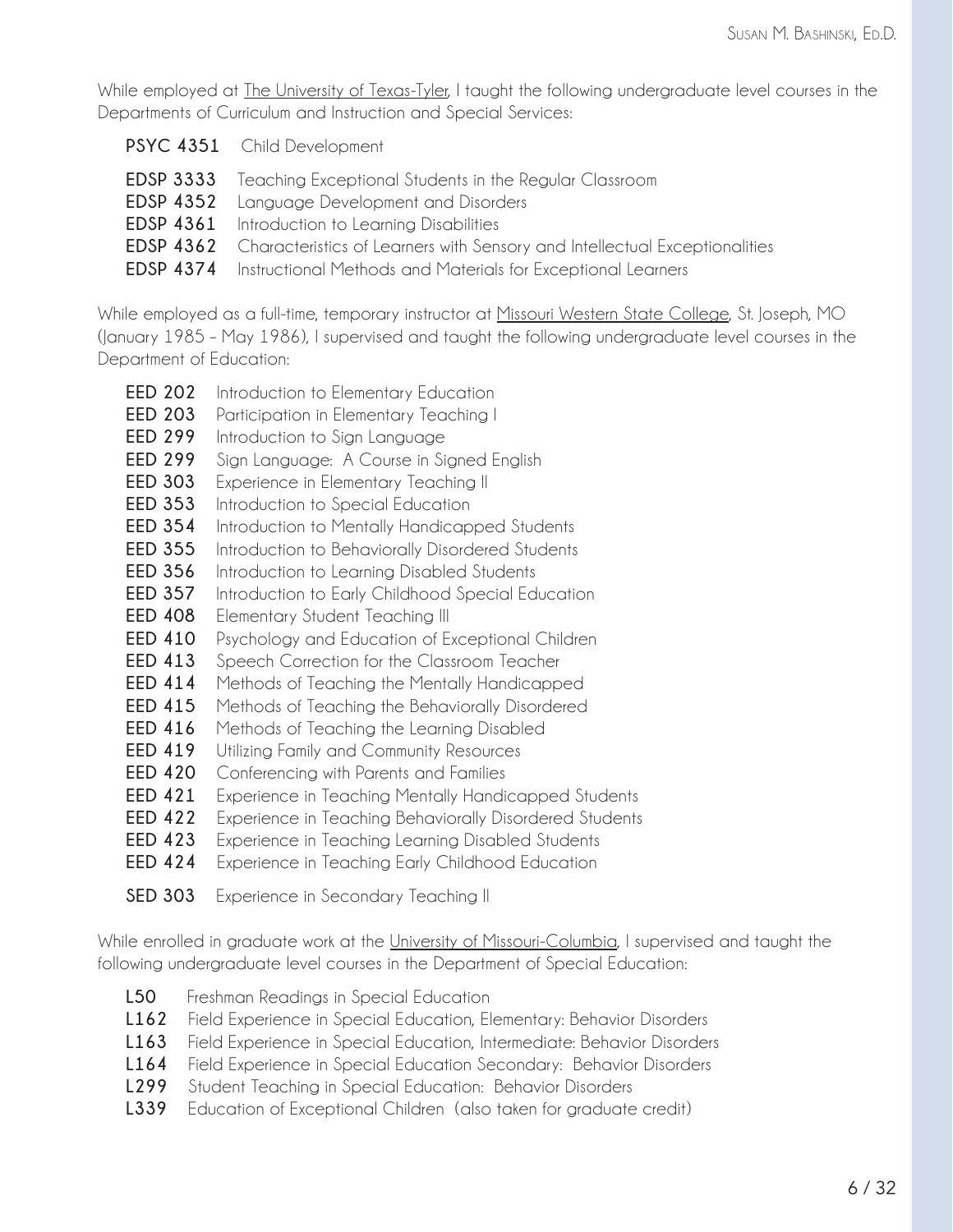# **Participation in Graduate Programs**

While employed at Missouri Western State University, St. Joseph, MO (January 2013 - present), I have taught the following graduate level courses in the Department of Education. All of these have been online, distance offerings:

- **EDU 510** Policy Decisions and the Data that Drive Them
- **EDU 571** Fundamentals of Autism Spectrum Disorders (*also* offered as **EDU 650**)
- **EDU 572** Assistive Technology & Augmentative Communication in Inclusive Settings
- **EDU 630** Capstone Thesis
- **EDU 630** Capstone Internship Experience
- **EDU 652** Classroom Programming for Students with Autism Spectrum Disorders
- **EDU 653** Behavioral Interventions for Students with Autism Spectrum Disorders
- **EDU 654** Teaching Communication and Social Skills with Learners Who Experience Autism Spectrum Disorders

While employed at <u>Missouri Western State University</u>, I have served on the following graduate committees:

- Chaired 16 master's thesis committees
- Served on 25 Masters' thesis committees in total
- External committee member for one doctoral student at the University of Indiana in SPED
- External committee member for one doctoral student at the University of Pretoria, South Affrica in SPED

While employed at **East Carolina University,** Greenville, NC, I taught the following graduate level courses in the Department of Curriculum & Instruction:

|           | <b>SPED 6002</b> Addressing Differences in Human Learning in Schools: Strategies for Assessment,    |
|-----------|-----------------------------------------------------------------------------------------------------|
|           | Curriculum, and Instruction (distance offering)                                                     |
|           | <b>SPED 6030</b> Curriculum Development and Program Planning in Special Education for Students with |
|           | Low-Incidence Disabilities                                                                          |
| SPED 6031 | Instructing Students with Low-Incidence Disabilities                                                |

- **SPED 6811** Essentials of Communication Development for Students with Deaf-Blindness (distance offering – taught on an adjunct basis)
- **SPED 6813** Effective Teaching and Learning for Students with Deaf-Blindness (distance offering)

While employed at East Carolina University, I served on the following graduate committees:

- 2 masters' thesis committees
- 4 doctoral committees for students in Ph.D. programs in SPED at the University of Kansas

During the Summer of 2007, I served as a Visiting Professor for the Centre for Augmentative and Alternative Communication (CAAC) at the University of Pretoria, Pretoria, Gauteng, South Africa.

During this time, I facilitated numerous discussions, shared resources, and provided training for the CAAC staff and graduate students on topics including (not limited to):

- Syndromes associated with deaf-blindness,
- Teacher training in low-incidence disabilities,
- Assistive technology for learners who have low-incidence disabilities
- Including learners who have deaf-blindness in mainstream education
- Models for providing technical assistance to educational teams for learners who have low incidence disabilities, including deaf-blindness.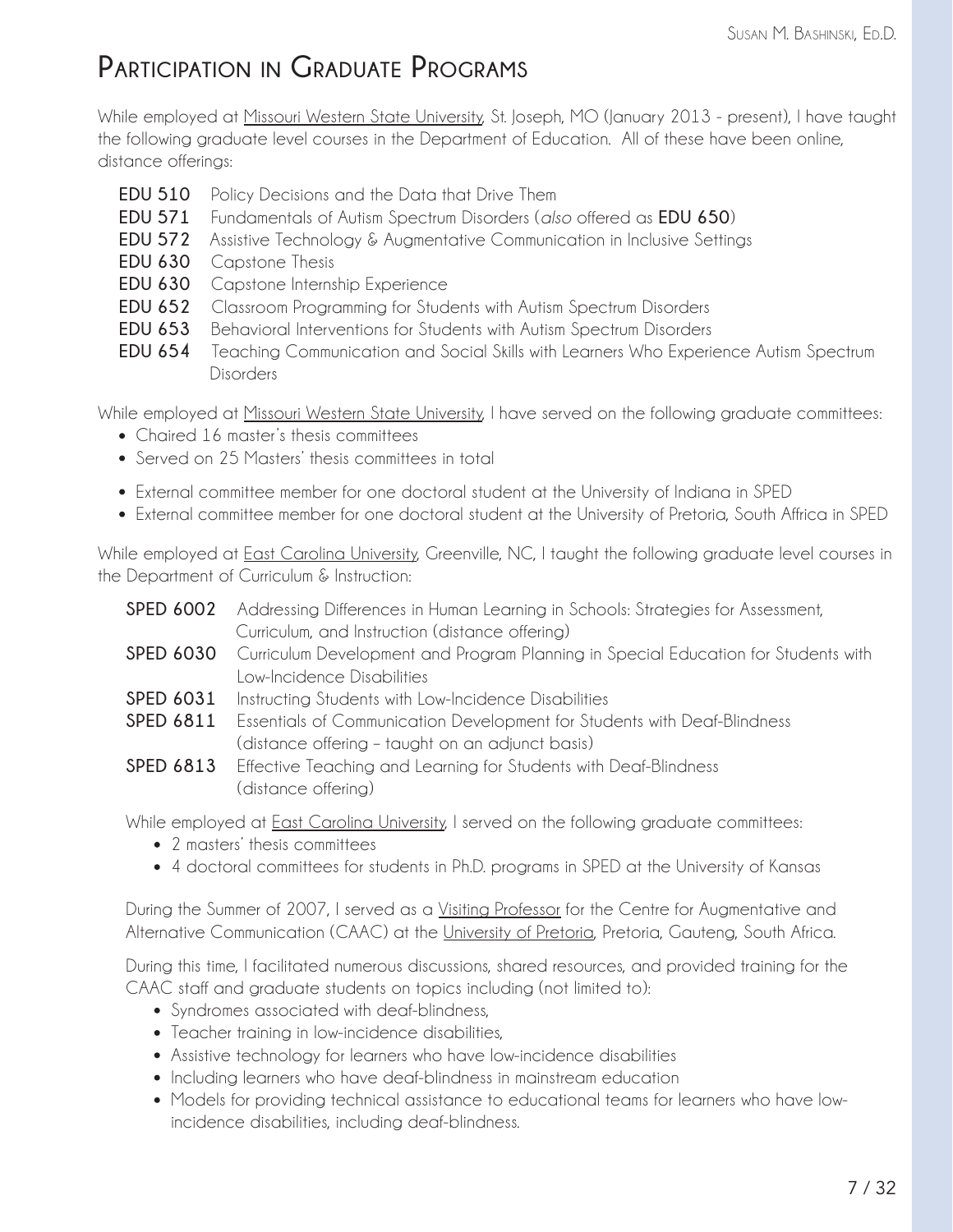I accompanied CAAC staff to private and state-run schools and pre-schools in the province of Gauteng, and demonstrated, for local staff members, methods for completing authentic, functional assessments with learners who have deaf-blindness. I also consulted with educational teams about learners suspected of having concurrent vision and hearing losses.

Finally, I presented a two-day, formal seminar regarding deaf-blindness that was attended by parents, teachers, related services staff, early childhood educators, and administrators from the province of Gauteng.

During the Summer of 2004, I taught the following graduate level course as a Visiting Professor of Special Education at the University of Alaska-Fairbanks:

**EDF695-F41** Nonsymbolic and Symbolic Communication: Assessment and Augmentation Strategies

While employed at **The University of Kansas, Lawrence**, I taught and supervised the following graduate level courses in the Department of Special Education:

| <b>SPED 718</b> Augmentative Communication: Programs for Persons with Moderate and Severe Disabilities |
|--------------------------------------------------------------------------------------------------------|
| (both on-campus and distance offerings)                                                                |

- **SPED 775** Practicum I in the credential for Severe, Multiple Disabilities
- **SPED 775** Practicum II in the credential for Severe, Multiple Disabilities
- **SPED 785** Assessment of Students with Severe, Multiple Disabilities
- **SPED 798** Analyzing Behavior State and Learning Environments
- **SPED 798** Communication Strategies for Emerging Language and Sign Language Users Who Are Deaf-Blind
- **SPED 798** Curriculum Design for Students with Disabilities
- **SPED 798** Deaf-Blind Summer Institute I: Nonsymbolic Communication
- **SPED 798** Deaf-Blind Summer Institute II: Nonsymbolic Communication II
- **SPED 798** Designing Exemplary Education (Manual development for INKS / FBC Network)
- **SPED 798** Informal Assessment of Functional Vision and Hearing Skills
- **SPED 798** Introduction to Inter-Professional Education (also cross-listed as OT370 and SPLH764)
- **SPED 798** Issues, Challenges, and Priorities in the Training and Support of Paraprofessional Staff
- **SPED 798** Seminar in Inter-Professional Education
	- (also cross-listed as OT 370 and SPLH 764)
- **SPED 798** Understanding Issues and Practices in Educating Students with Special Health Care Needs
- **SPED 803** Advanced Methods: Nonsymbolic and Symbolic Communication: Assessment and Augmentation (also SPED 844)
- **SPED 812** Instructional Approaches in Inclusive Elementary and Middle School Settings: Severe Cognitive Delays and Multiple Disabilities
- **SPED 842** Advanced Methods: Strategies for Students with Significant Sensory, Motor, and Health Needs
- **SPED 875** Mentored Practicum in Severe, Multiple Disabilities
- **SPED 897** Independent Study in Nonsymbolic and Augmentative Communication
- **SPED 897** Independent Study in Developing a Course for Distance Delivery
- **SPED 975** Student Teaching in the Credential for Severe, Multiple Disabilities
- **SPED 980** Inter-Professional Collaboration: Theory and Practice (also cross-listed as C&I 980, EPL 980, HDFL 980 and OT370)

While employed at The University of Kansas, Lawrence, I served on the following graduate committees:

- 14 masters' thesis committees
- 9 doctoral committees in the Department of Special Education.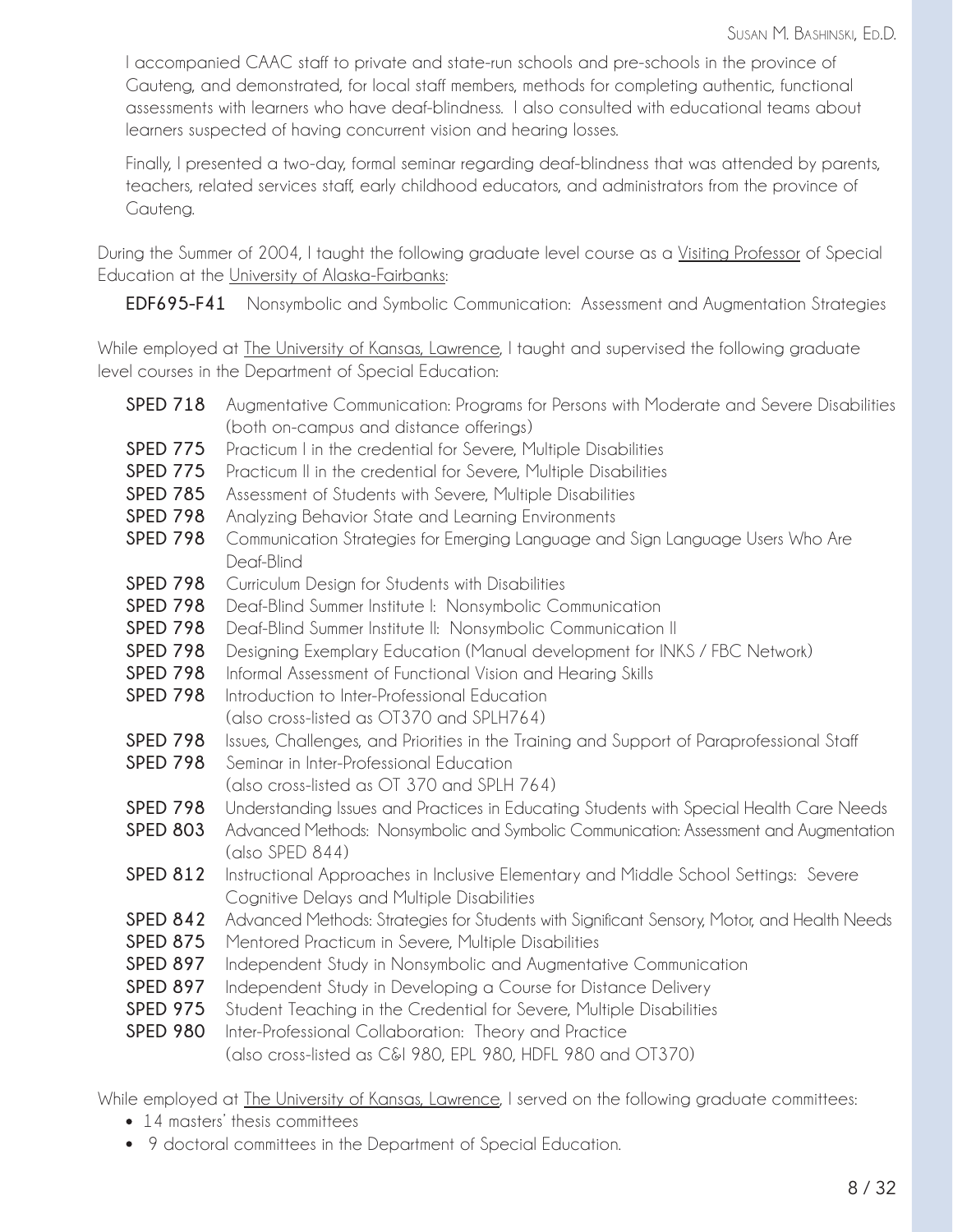While employed by the Office of Continuing and Professional Education at the University of Missouri-Columbia, I taught the following graduate level special education course, on an extension basis, in Kansas City, MO:

**L324** Assessment of Functional Skills of Severely Handicapped Learners

While employed at The University of Texas-Tyler, I taught the following graduate level courses in the Department of Special Services:

| <b>EDSP 5333</b> Introduction to Education of the Severely/Profoundly Handicapped   |
|-------------------------------------------------------------------------------------|
| <b>EDSP 5360</b> Introduction to Learning Disabilities                              |
| <b>EDSP 5367</b> Educational Strategies for the Severely and Profoundly Handicapped |
| <b>EDSP 5370</b> Learning Theory as Applied to Exceptional Learners                 |
| <b>EDSP 5375</b> Communication Disorders of Children with Special Learning Needs    |

While employed at Missouri Western State College, St. Joseph, MO (January 1985 – May 1986), I taught the following graduate level courses (by special arrangement) in the Department of Education:

**EED 498** Perceptual Motor Training

**EED 499** Curriculum for the Severely Handicapped

While employed at Northwest Missouri State University, Maryville, MO, I taught the following graduate level courses in the Department of Education:

- **66-635** Evaluating and Reporting Pupil Progress
- **66-684** Functional Assessment of the Severely Mentally Handicapped

While enrolled in graduate work at the University of Missouri-Columbia, I supervised / taught the following graduate level courses in the Department of Special Education:

- L400 Topics: Augmentative Communication for the Severely Handicapped
- L400 Practicum in Pre-language Communication Development
- L415 Practicum in Special Education: Community Programming for Behavior Disordered Children
- L415 Practicum in Special Education: Teaching Behavior Disordered Children

## **Publications**

**\*** BLIND peer-reviewed

- **\*\*** PEER-REVIEWED BY EDITORIAL BOARD (not blind) or REVIEWED BY EDITORS
- **+** INVITED contribution
- **\*** Buzhardt, J., Summers, J. A., Cote, M., Harding, J., Dove, S., Higgins, S., **Bashinski, S. M.**, Obold-Geary, R., Tallmon, N. (revised and submitted to *Journal of American Association on Intellectual and Developmental Disabilities*). The distance mentorship program: A web-based model to support best practices for learners with deaf-blindness.
- **\*** Bruce, S. M., **Bashinski, S. M.**, Covelli, A., Bernstein, V., Zatta, M., & Briggs, S. (in press). Positive behavior supports for individuals who are deafblind with CHARGE syndrome.
- **\*\* Bashinski, S. M.**, & Smilie, K. (2018). Social consequences of school lunch for learners who experience disability. In S. Rice and A. G. Rud (Eds.) *School Lunch: Critical Educational Perspectives* (pp. 135-155). New York, NY: Palgrave Macmillan**.**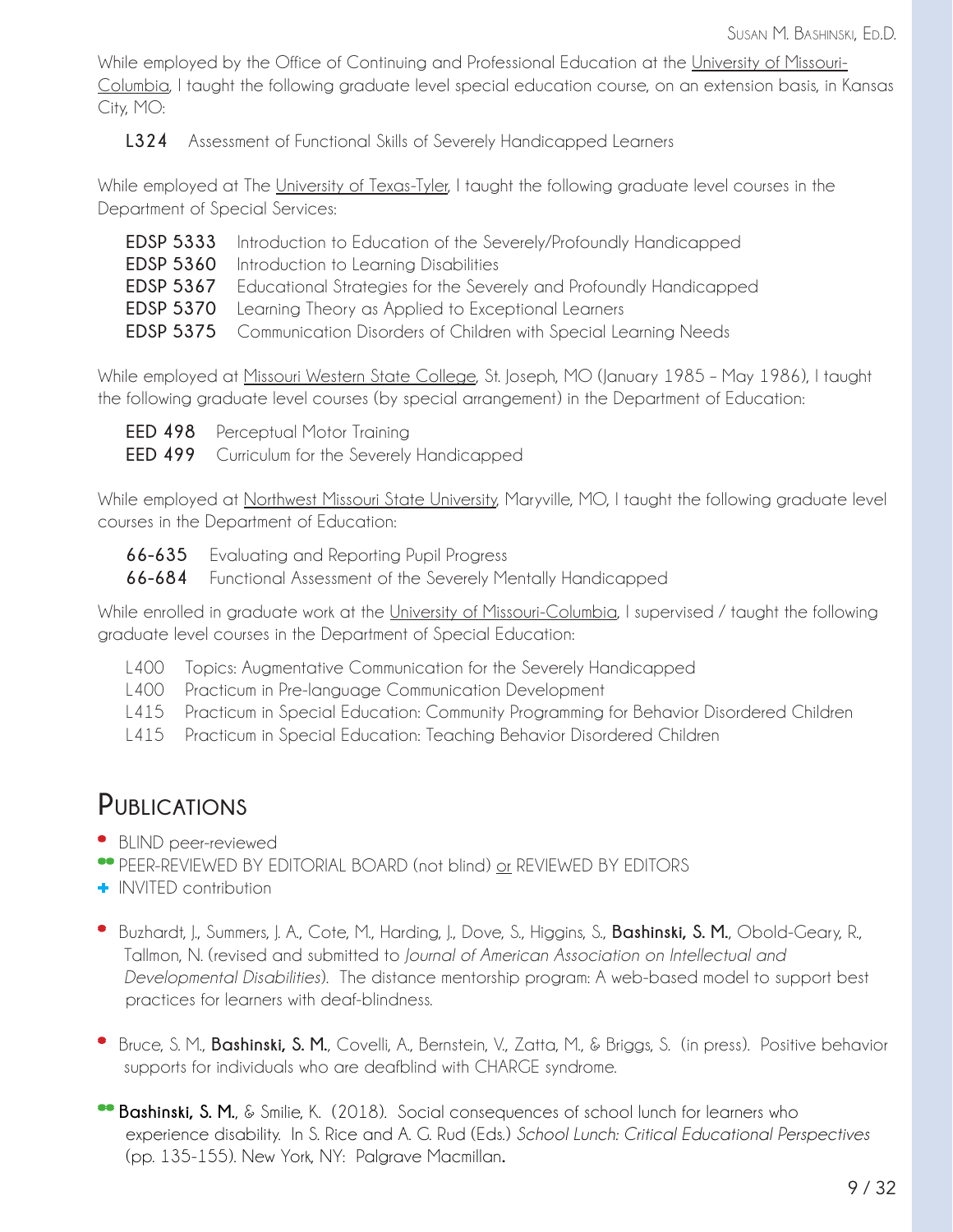Campos, I. (2017, May). May 22: This week in speech science. [Review of the article *The Tri-Focus Framework and interprofessional collaborative practice in severe disabilities* by S. M. Bruce & **S. M. Bashinski**]. Retrieved from http://www.speechscience.org/this-week-in-speech-science/2017/5/22/ this-month-in-speech-science-may-2017

- **\*** Bruce, S. M., & **Bashinski, S. M.** (2017). The Tri-Focus Framework and interprofessional collaborative practice in severe disabilities. *American Journal of Speech-Language Pathology*, *26*, 162-180.
- **+ Bashinski, S. M.** (2017, January). A parent report of potential communicative acts by their children with CHARGE syndrome. *DbI Review*.
- **\*** Braddock, B. A., Bodor, R., Mueller, K., & **Bashinski, S. M.** (2017). Perceptions of potential communicative acts in young children with autism spectrum disorder. *Journal of Intellectual and Developmental Disability*, *42*, 259-268. [Published online 2016: http://dx.doi.org/10.3109/13668250.2016.1235141]
- **\*** Bruce, S. M., Janssen, M. J., & **Bashinski, S. M.** (2016). Individualizing and personalizing communication and literacy instruction for children who are deafblind. *Journal of Deafblind Studies on Communication, 2*(1), 73-87.
- **\* Bashinski, S**.**M,** & Bruce, S. M. (2016). In John C. Carey (Ed.), 12th International CHARGE Syndrome Conference Proceedings (full proceedings); my article: *Identifying Effective Positive Behavioral Supports for Young Adults with CHARGE Syndrome* (online doi 10.1002/ajmg.a.37544 ed., vol. Part A 9999A, pp. 1-14 (full); our contribution pp. 5 &6). Wiley Online Library: *American Journal of Medical Genetics*. http://onlinelibrary.wiley.com/journal/10.1002/(ISSN)1552-4833
- **\*\* Bashinski, S. M.** (2016, July 4). From 'manual typewriter operator' to 'graduate online programs director…' The journey from a technological perspective [Web publication]. Retrieved from https://hawkhopesblog. wordpress.com/
- **+ Bashinski, S. M.** (2015, as reprint requested by PBS TeacherLine). Adapting the curriculum to meet the needs of diverse learners. *PBS TeacherSource*, Feature article. Retrieved July 20, 2002, from http://www.pbs.org/teachersource/prek2/issues/702issue.shtm.
- **\* Bashinski, S. M.** (2015). Communication programming for learners with CHARGE syndrome: Augmenting comprehension and expression. *ASHA SIG-12 Perspectives on Augmentative and Alternative Communication*, *24*(3), 86-93.
- **\* Bashinski, S. M.** (2015, March/April). Receptive and expressive dictionaries for students who do not use symbols. *Word of Mouth, 26*(4), 13-16.
- **+ Bashinski, S. M.** (2011-2014). Series of 12 web-based professional development modules re: deaf blindness (various titles), Lawrence / Kansas City, KS: Kansas State Deaf-Blind Project.
- **+ Bashinski, S. M.**, Obold-Geary, R., Cote, M., & Dove, S. (2013). Deaf-blind basics: A tutorial series of instructional strategies for learners with deaf-blindness. *Distance Mentorship Project*. Lawrence, KS: University of Kansas. http://training.distancementorship.org
- **+** Cote, M., **Bashinski, S. M.**, & Kennedy, B. (2013). *Development of Communicative Symbolization Ability*. (Intervener Training Series), Monmouth, OR: National Consortium on Deaf-Blindness. https://nationaldb.org/library/page/2269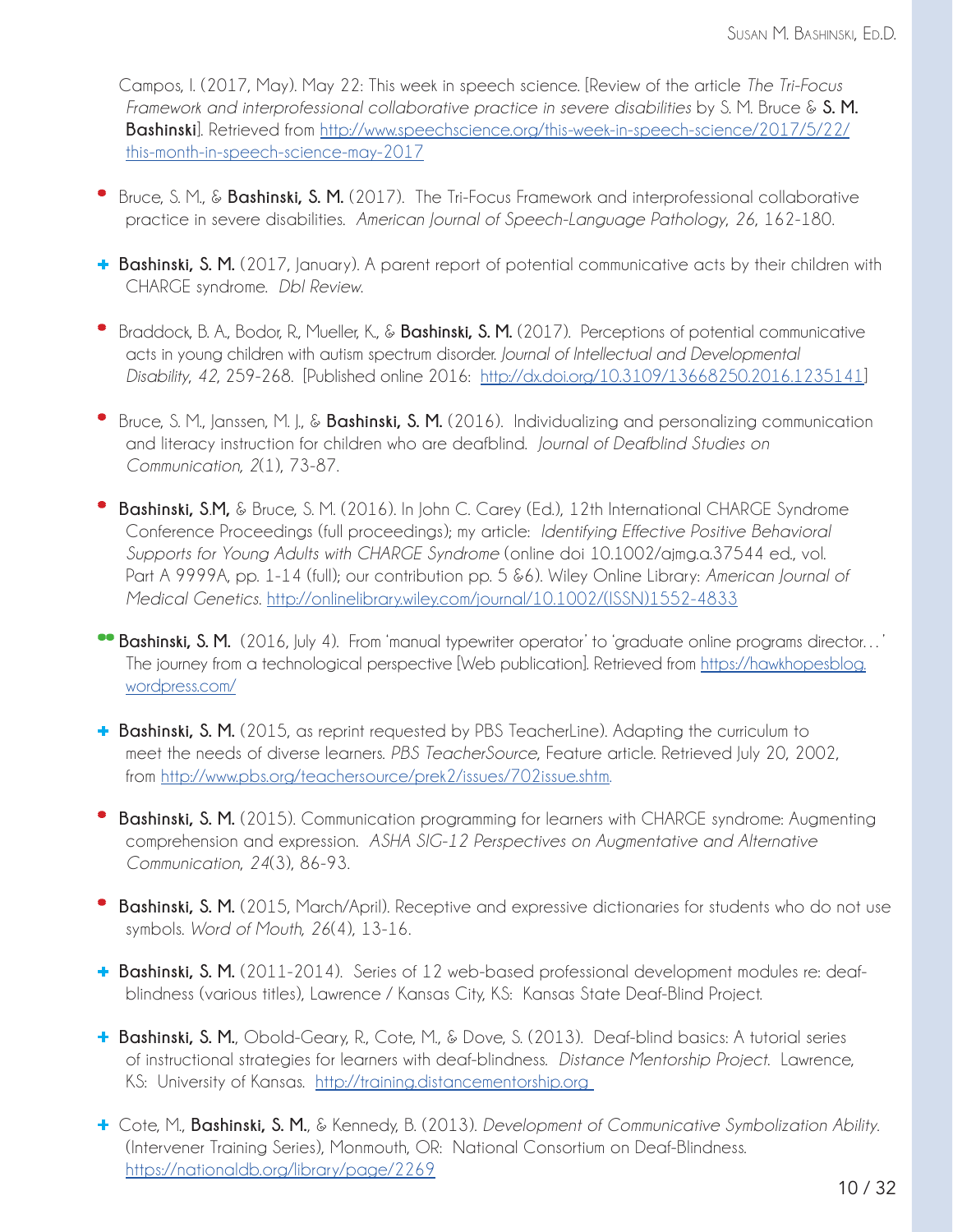- **\*** Wiley, S., Meinzen-Derr, J., Stremel-Thomas, K., Schalock, M., **Bashinski, S. M.**, & Ruder, C. (2013). Outcomes for children with deaf-blindness with cochlear implants: A multi-site observational study. *, 34*, 507-515.
- **+ Bashinski, S. M.** (2011). Assessment of prelinguistic communication of individuals with CHARGE. In T. S. **\*\*** Hartshorne, M. Hefner, S. Davenport, & J. W. Thelin (Eds.), *CHARGE syndrome* (pp. 275-293). San Diego, CA: Plural Publishing. (Invited to write a communication chapter for this, the world's inaugural book re: CHARGE.)
- **\* Bashinski, S. M.**, & Nygard, J. (2011). Case study research in assistive technology innovation. (*Assistive Technology Research Matters* series).
- **+** Morrison, E., **Bashinski, S. M.**, & Stanger, C. (2011, August). AAC for youth with visual impairments: An innovation story. *National Center for Technology Innovation* (web publication). Retrieved from http://www.nationaltechcenter.org/index.php/2011/08/22/aac-for-youth-with-visual-impairments-an innovation-story/
- **\*\*** Stremel Thomas, K., **Bashinski, S. M.**, Malloy, P., & Ruder, C. (2011, June). KIDSDBCI Tip Sheet: "Auditory sandwich." Monmouth, OR: Teaching Research Institute, Western Oregon University.
- Stremel Thomas, K., Bashinski, S. M., Malloy, P., & Ruder, C. (2011, June). KIDSDBCI Tip Sheet: "Descriptive talking." Monmouth, OR: Teaching Research Institute, Western Oregon University.
- **\*\*** Stremel Thomas, K., **Bashinski, S. M.**, Malloy, P., & Ruder, C. (2011, June). KIDSDBCI Tip Sheet: "Following a child's lead." Monmouth, OR: Teaching Research Institute, Western Oregon University.
- **\*\*** Stremel Thomas, K., **Bashinski, S. M.**, Malloy, P., & Ruder, C. (2011, June). KIDSDBCI Tip Sheet: "General principles of auditory development." Monmouth, OR: Teaching Research Institute, Western Oregon University.
- **\*\*** Stremel Thomas, K., **Bashinski, S. M.**, Malloy, P., & Ruder, C. (2011, June). KIDSDBCI Tip Sheet: "Minimizing background noise." Monmouth, OR: Teaching Research Institute, Western Oregon University.
- **\* Bashinski, S. M.**, Durando, J., & Stremel Thomas, K. (2010). Family survey results: Children with deaf blindness who have cochlear implants. *AER Journal: Research and Practice in Visual Impairment and Blindness*, 3(3), 81-90.
- **\*\*** Stremel Thomas, K., Schalock, M., Ruder, C., & **Bashinski, S. M.** (2010). *Tools for teachers and TA providers: Gestural development assessment*. Monmouth, OR: Teaching Research Institute, Western Oregon University.
- **\*\*** Zambone, A. M., **Bashinski, S. M.**, & King, L. (2010). Low-incidence disabilities. In R. T. Boon & V. Spencer (Eds.), *Best practices for the inclusive classroom: An evidence-based guide for teachers* (pp. 51- 85). Waco, TX: Prufrock Press.
- **Bashinski, S. M.,** Durando, J., Reagle, C., & Stremel Thomas, K. (2010, June). Research brief: Basic information on children with deaf-blindness after cochlear implantation. Retrieved from http://www. kidsdbci.org/links-and-resources.html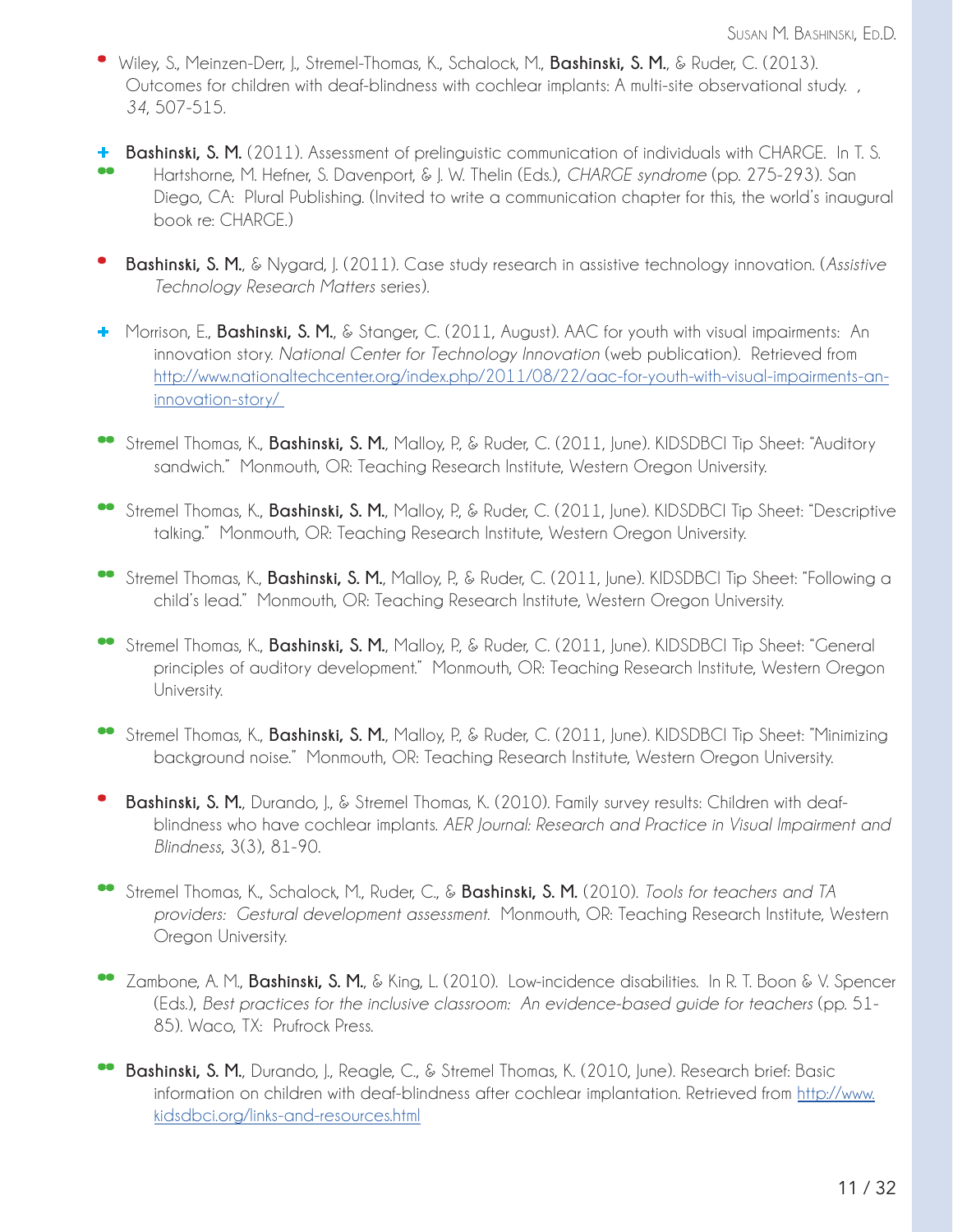- **\*\* Bashinski, S. M.**, Durando, J., Reagle, C., & Stremel Thomas, K. (2010, June). Research brief: Family perspectives on cochlear implants. Retrieved from http://www.kidsdbci.org/links-and-resources.html
- **Bashinski, S. M.** (2010, Spring). Strategies for supporting multi-modal communication: Practical pointers for families. *CHARGE Accounts*, 20(1), 10-11. Retrieved from http://chargesyndrome.org/resources charge-accounts.asp
- **\*\* Bashinski, S. M.**, & Yanuck, T. B. (2009). *Inventory of Sounds in School / Educational Environments*. National Consortium on Deaf-Blindness. www.kidsdbci.org/index.html
- **\*\* Bashinski, S. M.** (2009, October). *Teaching prelinguistic communication—Video examples*. National Consortium on Deaf-Blindness (web publication). Retrieved from http://nationaldb.org/ NCDBProducts.php?prodID=118
- **Bashinski, S. M.**, & Malloy, P. (2009, September). Teaching prelinguistic communication. Practice perspectives - *Highlighting information on deaf-blindness: Newsletter of the National Consortium on Deaf-Blindness, 1*(5). http://nationaldb.org/NCDBProducts.php?prodID=111
- **\*** Brady, N. C., & **Bashinski, S. M.** (2008). Increasing communication in children with concurrent vision and hearing loss. *Research & Practice for Persons with Severe Disabilities*, 33(1-2), 59-70.
- **+ Bashinski, S. M.** (2008). Nonsymbolic communication: Strategies for intervention. In L. Stickle & J. Goetz (Eds.), *Guide for educating students with autism spectrum disorders*, Topeka, KS: Kansas State Department of Education.
- **\*** Soukup, J. H., Wehmeyer, M. L., **Bashinski, S. M.**, & Bovaird, J. A. (2007). Classroom variables and access to the general curriculum for students with disabilities. Exceptional Children, 74, 101-120.
- **+ Bashinski, S. M.** (2007, Spring). The INclusive Network of Kansas (INKS)….What's IN it for me? Feature article, *Kansas Connection: Council for Exceptional Children Newsletter*, pp. 1-2.
- **\*\* Bashinski, S. M.** (2006). Adapted prelinguistic milieu teaching for children who are deaf-blind. *Deaf- Blind Perspectives*, 14(1), p. 11.
- **\*** Wehmeyer, M. L., Lance, G. D., & **Bashinski, S. M.** (2002). Promoting access to the general curriculum for students with mental retardation: A multi-level model. *Education and Training in Mental Retardation and Developmental Disabilities*, 37, 223-234.

**Bashinski, S. M.**, & Wehmeyer, M. L. (2002). ACCESS CISSAR (version 1.0) [Computer software]. Lawrence, KS: University of Kansas.

- **+ Bashinski, S. M.** (2002, July 1). Adapting the curriculum to meet the needs of diverse learners. PBS TeacherSource, Feature article. Retrieved July 20, 2002, from http://www.pbs.org/teachersource/ prek2/issues/702issue.shtm.
	- **Bashinski, S. M**. (2001). Communication. In Kansas State Department of Education, Collective Wisdom: An Anthology of Stories and Best Practices for Educating Students with Severe Disabilities and Deaf-Blindness (pp. 30-36). Topeka, KS: Kansas State Department of Education.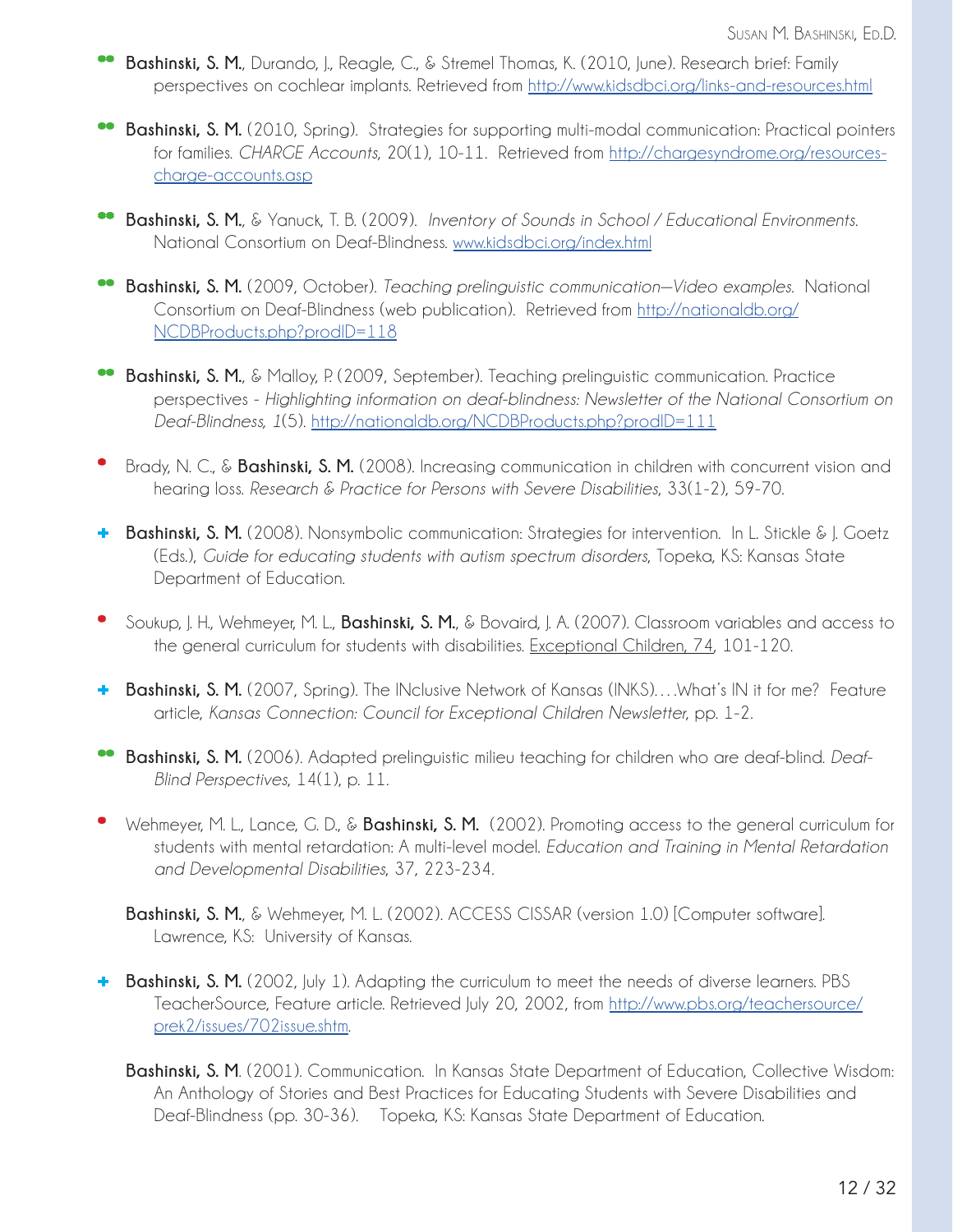- **\* Bashinski, S. M.**, Beegle, G., Houghton, J., Killinger, A., Mathews, D., Murphy-Herd, N., Skopec, S., Vogts, E., & Wickham, D. (2000). Creating field-based networks to meet the personnel needs of students with severe disabilities and deaf-blindness. *1999 TASH Conference Yearbook*, 23-28.
- **+ Bashinski, S. M.** (Ed.). (2000). *Kansas Extended Standards, Benchmarks, and Indicators—Mathematics*. Topeka, KS: Kansas State Department of Education.
- **+ Bashinski, S. M.** (Ed.). (1999). Kansas Extended Standards, Benchmarks, and Indicators—Reading and Writing. Topeka, KS: Kansas State Department of Education.

**Bashinski, S. M.** (Writer / Producer), & Ciersdorff, M. (Director). (1998). *Expanding the Circle of Inclusion* [Videotape]. (Available from Learner Managed Designs, Inc., P. O. Box 747, Lawrence, KS 66044)

- **\*** Siegel-Causey, E., & **Bashinski, S. M.** (1997). Enhancing initial communication and responsiveness of learners with multiple disabilities: A Tri-Focus Framework for partners. *Focus on Autism and Other Developmental Disabilities*, 12, 105-120.
	- **Bashinski, S. M.**, Keetle, S., Ault, M. M., & Guy, B. (1996). *ABLE In-Service Training* (Version 3.0) [CD-ROM]. Lawrence, KS: Department of Special Education, University of Kansas.
	- **Bashinski, S. M.** (1996). *Interactive multimedia technology as an instructional tool for teachers of students with profound or multiple disabilities*. Unpublished doctoral dissertation, University of Kansas, Lawrence.
- **\*** Ault, M. M., Guy, B., Guess, D., **Bashinski, S. M.**, & Roberts, S. (1995). Analyzing behavior state and learning environments: Application in instructional settings. *Mental Retardation, 33*, 304-316.
	- **Bashinski, S. M.** (Ed.). (1995). *ABLE Training Manual: Analyzing Behavior State and Learning Environments*. Lawrence, KS: Department of Special Education, University of Kansas.
	- **Bashinski, S. M.** (1995). Media—Using the interactive CD-ROM program. In S. M. Bashinski (Ed.). *ABLE Training Manual: Analyzing Behavior State and Learning Environments* (pp. 0.1-0.20). Lawrence, KS: Department of Special Education, University of Kansas.
	- **Bashinski, S. M.**, Keetle, S., Guy, B., Ault, M. M., Guess, D., & Chaffin, J. (1995). Data analysis and interpretation. In S. M. Bashinski (Ed.). *ABLE Training Manual: Analyzing Behavior State and Learning Environments* (pp. 4.1-4.22). Lawrence, KS: Department of Special Education, University of Kansas.
	- Guy, B., Ault, M. M., **Bashinski, S. M.**, Guess, D., Keetle, S., Roberts, S., & Myers, S. (1995). Assessment of behavior state and learning environment analysis. In S. M. Bashinski (Ed.). *ABLE Training Manual: Analyzing Behavior State and Learning Environments* (pp. 1.2- 1.16). Lawrence, KS: Department of Special Education, University of Kansas.
	- Guy, B., Ault, M. M., & **Bashinski, S. M.**, Rues, J., & Guess, D. (1995). Learning environment characteristics analysis. In S. M. Bashinski (Ed.). *ABLE Training Manual: Analyzing Behavior State and Learning Environments* (pp. 5.1-5.13). Lawrence, KS: Department of Special Education, University of Kansas.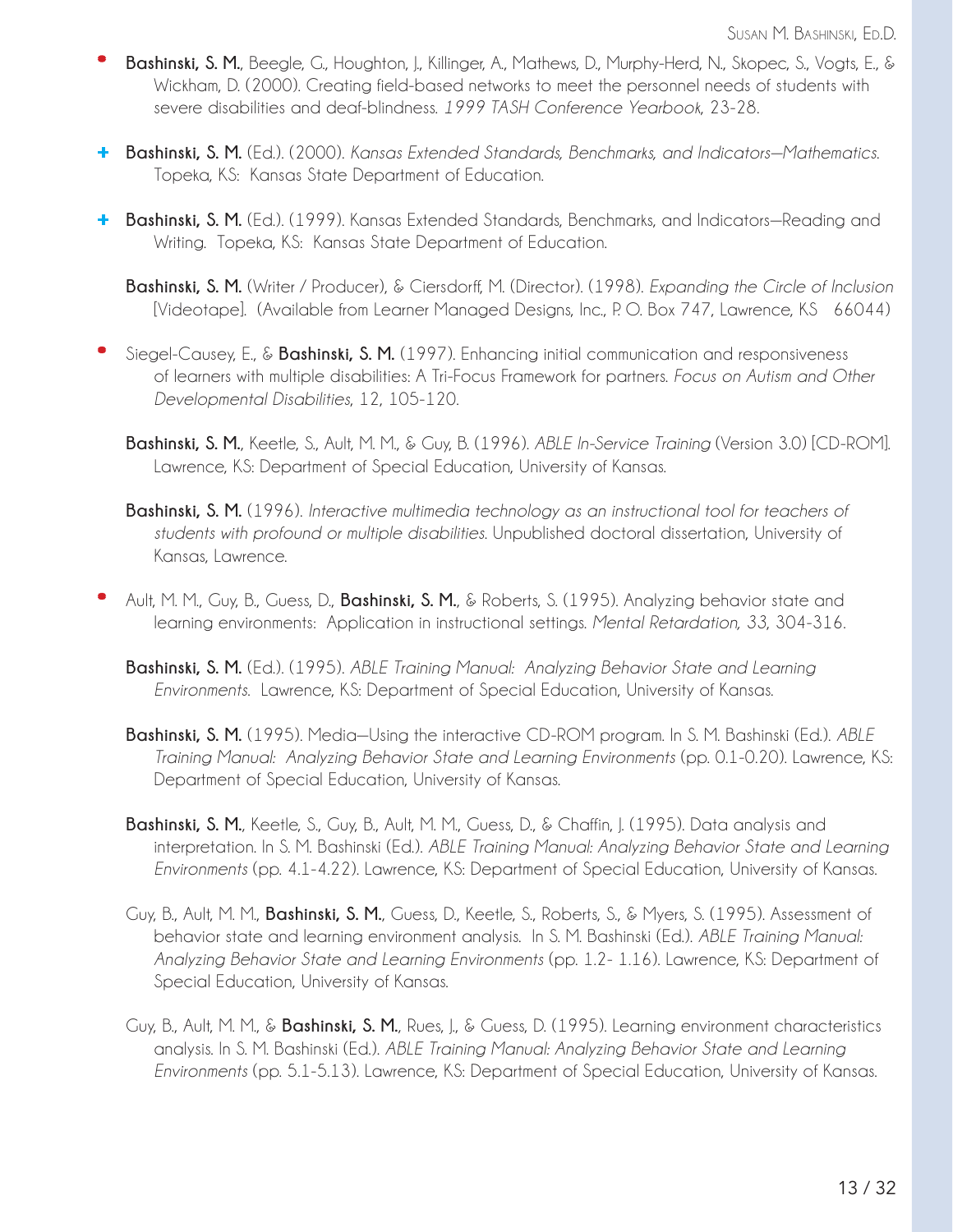#### **International & National Conference Presentations**

- **\*** BLIND peer-reviewed
- **+** INVITED contribution
- **\* Bashinski, S. M.**, Darrah, C., & Spratling, C. (2018, April). *Strategies for supporting learners with deafblindness and complex communication needs*. Paper presented at the DbI Network of the Americas Conference: Partnerships for Lifelong Learning, Cape Cod, MA.
- **\* Bashinski, S. M.**, & Bruce, S. M. (2018, April). *Implementing the Tri-Focus Framework strategies*. Paper presented at the DbI Network of the Americas Conference: Partnerships for Lifelong Learning, Cape Cod, MA**.**
- **\* Bashinski, S. M.** (2018, April). *A longitudinal case study of communication skill development*. Paper presented at the DbI Network of the Americas Conference: Partnerships for Lifelong Learning, Cape Cod, MA.
- **+ Bashinski, S.M.** (2018, April). *Communication research update.* **Invited to serve as one of six members of an International Panel on Deafblindness**. DbI Network of the Americas Conference: Partnerships for Lifelong Learning, Cape Cod, MA
- **\*** Bruce, S. M., & **Bashinski, S. M.** (2018, April). *Communication Bill of Rights*. Poster presented at the DbI Network of the Americas Conference: Partnerships for Lifelong Learning, Cape Cod, MA.
- **\* Bashinski, S. M.**, Braddock, B., Neal, C. A., Huffman, C., & Heithaus, J. (2017, September). *Communicative forms & functions used by individuals with CHARGE Syndrome.* Paper presented at the Research Symposium of the 9th Deafblind International European Conference, Aalborg, Denmark.
- **+ Bashinski, S. M.**, Braddock, B., Neal, C. A., Huffman, C., & Heithaus, J. (2017, September). *Nonsymbolic communication forms & functions, as reported by families of individuals with CHARGE Syndrome*. Invited featured speaker for the CHARGE Networking Symposium of the Deafblind International European Conference, Aalborg, Denmark.
- **\* Bashinski, S. M.** (2017, September). *Beginning of a lifeline: Longitudinal case study of Lance, a young man who experiences CHARGE syndrome*. Paper presented at the CHARGE Syndrome Pre- Conference of the 9th Deafblind International European Conference, Aalborg, Denmark.
- **\* Bashinski, S. M.**, Braddock, B., Neal, C. A., & Heithaus, J. (2017, July). *Families' perspectives: Types and purposes of communication used by their children with CHARGE syndrome*. Paper presented at the 13th International CHARGE Syndrome Conference, Orlando, FL.
- **\* Bashinski, S. M.**, Darrah, C., & Spratling, C. (2017, July). *Creating and using nonconventional signal dictionaries and communication portfolios to support individuals who communicate primarily without the use of symbols*. Paper presented at the 13th International CHARGE Syndrome Conference, Orlando, FL.
- **\* Bashinski, S. M.**, Braddock, B. A., Neal, C. A., & Heithaus, J. (2017, July). *Parent report of communication ability in individuals with CHARGE syndrome*. Poster presented at the 13th International CHARGE Syndrome Conference, Orlando, FL.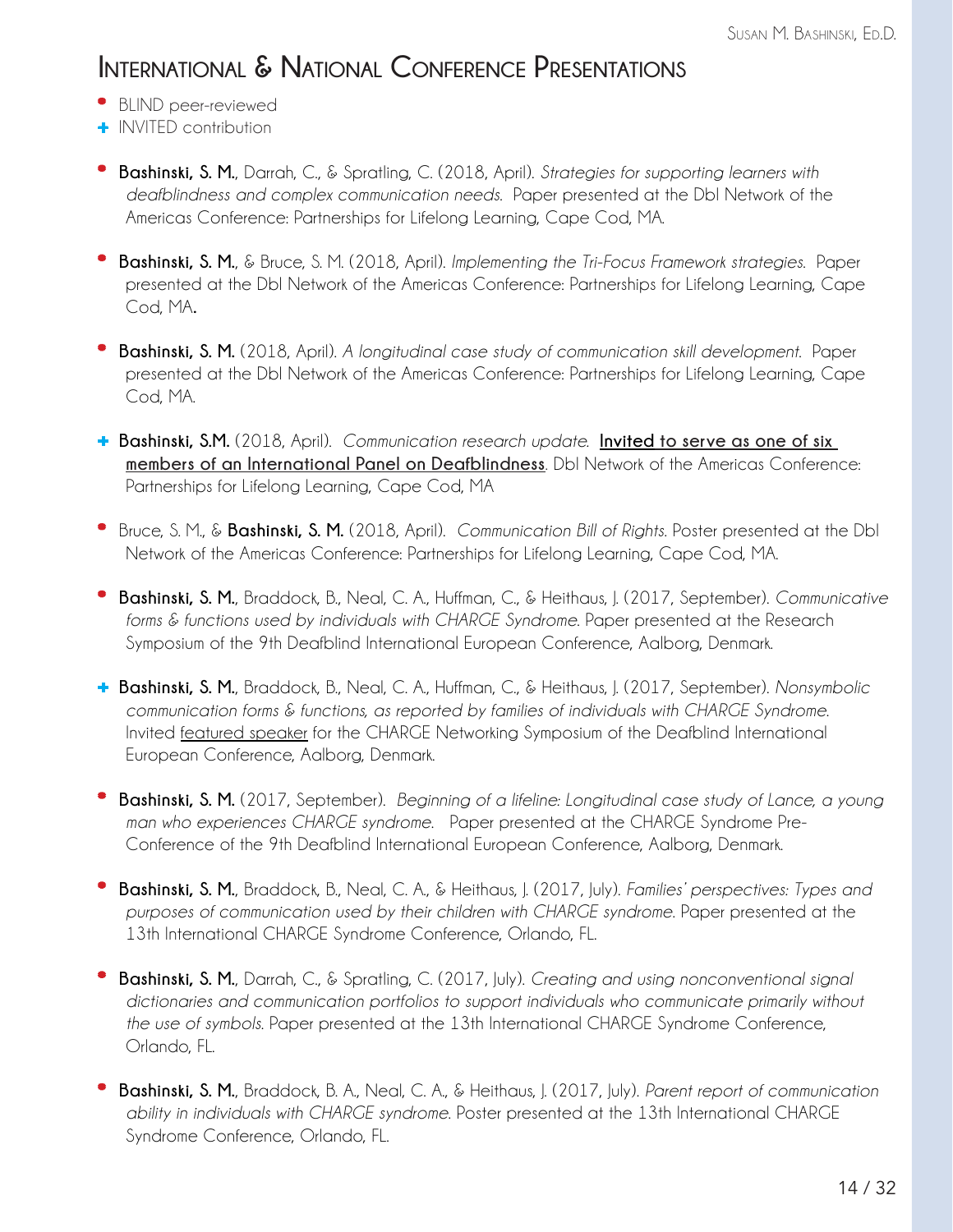- **+ Bashinski, S. M.**, Braddock, B. A., Neal, C. A., Huffman, C., & Heithaus, J. (2017, July). *Communicative forms & functions used by individuals with CHARGE syndrome*. **Platform presentation** for the 5th CHARGE Syndrome Professional Day of the 13th International CHARGE Syndrome Conference, Orlando, FL.
- **+ Bashinski, S. M.** (2017, June). *Communication and literacy in children who are congenitally deafblind: Identifying effective augmentative communication teaching strategies*. **Served as one of six members of an International Panel on Congenital Deafblindness**, 12<sup>th</sup> International Conference on Low Vision 2017- Vision Rehabilitation: A Global Right. Annual Conference of the International Society for Low Vision Research and Rehabilitation, The Hague, The Netherlands.
- **\* Bashinski, S. M.**, Braddock, B. A., & Neal, C. A. (2016, October). *Clinical implications regarding AAC needs of learners who experience CHARGE syndrome*. Paper accepted for presentation at the 2016 Clinical AAC Research Conference, Pittsburgh, PA.
- **\* Bashinski, S. M.**, Braddock, B. A., Huffman, C., & Heithaus, J. (2016, August). *Profile of family perspectives with children with CHARGE syndrome: Bringing families & school teams together*. Paper presented at the International Society for Augmentative and Alternative Communication (ISAAC), Toronto, Canada.
- **\* Bashinski, S. M.**, Braddock, B. A., Heithaus, J., & Huffman, C. (2015, October). *Parent report of potential communicative acts in individuals with CHARGE syndrome*. Paper presented at the 2015 Clinical AAC Research Conference, Charlottesville, VA.
- **\* Bashinski, S. M.**, & Bruce, S. M. (2015, July). *Identifying effective positive behavioral supports for young adults with CHARGE syndrome*. Paper presented at the 12th International CHARGE Syndrome Conference, Chicago, IL.
- **+ Bashinski, S. M.**, & Bruce, S. M. (2015, July). *Identifying effective positive behavioral supports for young adults with CHARGE syndrome*. **Platform presentation** at the 12th International CHARGE Syndrome Professionals Day, Chicago, IL. (Invited)
- **\* Bashinski, S. M.** (2015, May). *Web-Based professional development modules in the field of deaf blindness*. Paper presented at the 16th Deafblind International World Conference, Bucharest, Romania.
- **\*** Bruce, S. M., Janssen, M., & **Bashinski, S. M.** (2015, May). *Personalizing communication, language, and literacy instruction: Why individualizing may not be enough*. Paper presented at the 16th Deafblind International World Conference, Bucharest, Romania.
- **\*** Bruce, S. M., & **Bashinski, S. M.** (2015, May). *Strategies to support positive behaviors in students with CHARGE syndrome*. Paper presented at the 16th Deafblind International World Conference, Bucharest, Romania.
- **\*** Braddock, B. A., **Bashinski, S. M.**, Loncke, F., & Mueller, K. (2014, November). *Verifying parent perceptions of potential communicative acts in children with ASD*. Paper presented at the 2014 International Conference of the American Speech, Language, and Hearing Association (AHSA), Orlando, FL.
- **\* Bashinski, S. M.**, Bruce, S. M., & Janssen, M. (2014, September). *Definitions of "communication," "language," and "literacy" for learners who experience congenital deaf-blindness*. Paper presented at the 2014 Clinical AAC Research Conference, St. Louis, MO.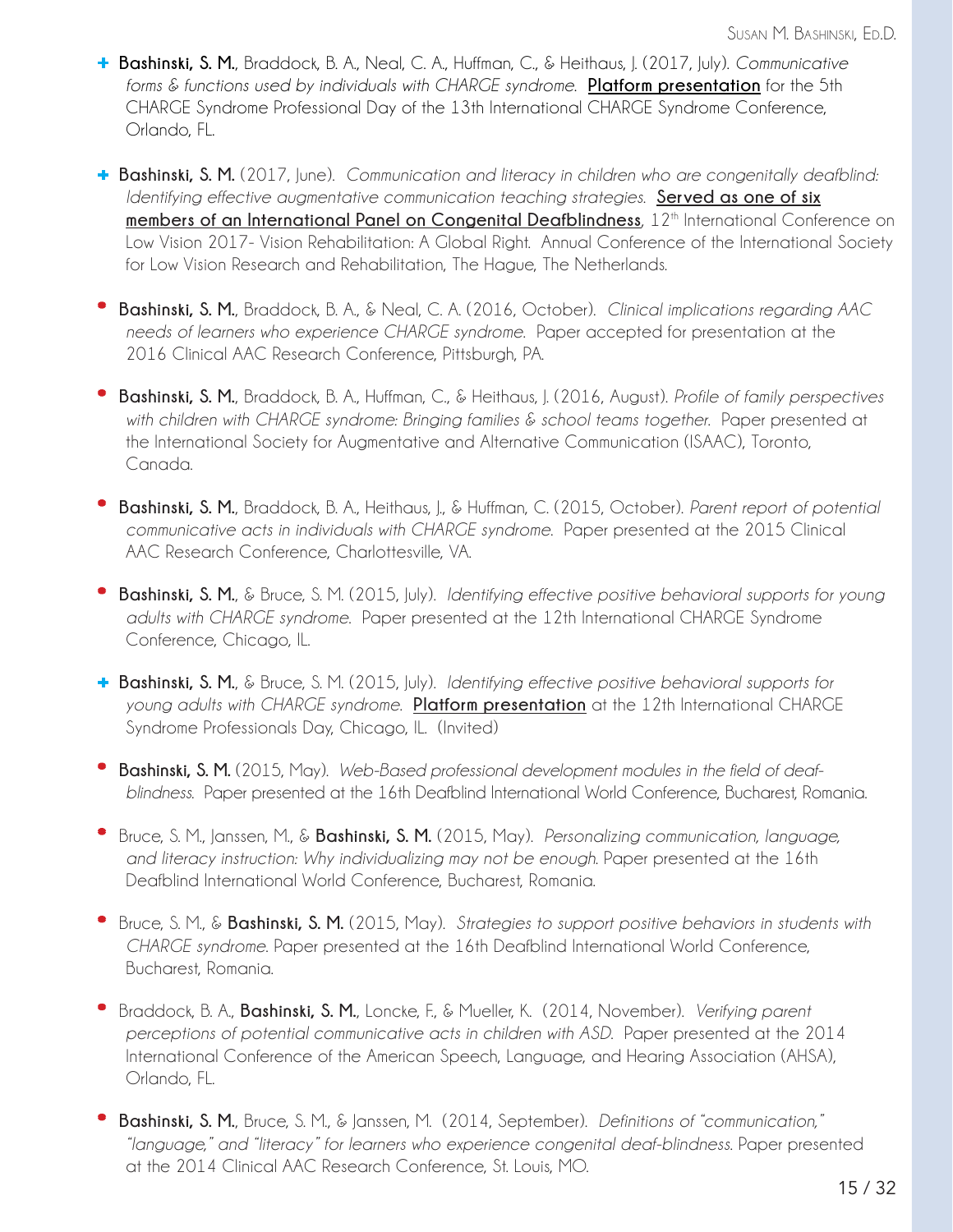- **\* Bashinski, S. M.**, & Nygard, J. (2014, September). *Efficacy of the GoTalk Express 32 for increasing communication attempts*. Paper presented at the 2014 Clinical AAC Research Conference, St. Louis, MO.
- **\*** Braddock, B. A., **Bashinski, S. M.**, & Mueller, K. (2014, September). *Verifying parent perceptions of potential communicative acts in young children*. Paper presented at the 2014 Clinical AAC Research Conference, St. Louis, MO.
- **+ Bashinski, S. M.**, & Bruce, S. M. (2014, June). *Promoting communication development in presymbolic learners with multiple disabilities*. American Speech-Language-Hearing Association Online Conference: Improving Communication of People with Severe Disabilities - Interprofessional Strategies.
- **\*** Ruder, C., & **Bashinski, S. M.** (2013, October). *Communication outcomes in children who are deaf blind with cochlear implants: A multi-site study*. Poster presented at the 2013 Conference of the American Cochlear Implant Alliance, Washington, DC.
- **\* Bashinski, S. M.** (2013, September). *Communication and literacy in children who are congenitally deaf blind: Identifying effective augmentative communication teaching strategies*. Paper presented at the 2013 Clinical AAC Research Conference, Bloomington, IN.
- **\*** Janssen, M., **Bashinski, S. M.**, & Bruce, S. M. (2013, August). *Interaction, communication and literacy: Effective strategies for learners who are deaf-blind*. Paper presented at the Deafblind International European Conference, Lille, France.
- **\*** Bruce, S. M., **Bashinski, S. M.**, & Janssen, M. (2013, April). *Communication, language, and literacy: Effective strategies for learners who are deaf-blind*. Paper presented at the International Council for Exceptional Children (CEC) Annual Convention and Expo, San Antonio, TX.
- **\*** Ruder, C., Stremel-Thomas, K., & **Bashinski, S. M.** (2012, November). *Caregiver-based intervention strategies for children: Deaf-blind with cochlear implants*. Paper presented at the 2012 International Conference of the American Speech, Language, and Hearing Association (AHSA), Atlanta, GA.
- **\* Bashinski, S. M.**, & Nygard, J. (2012, October). *Efficacy of the GoTalk Express 32 for increasing communication attempts*. Paper presented at the 30th Annual Closing the Gap National Conference, Minneapolis, MN.
- **\* Bashinski, S. M.**, & Nygard, J. (2012, August). *Efficacy of the GoTalk Express 32 for increasing communication attempts*. Paper presented at the 2012 International Society for Augmentative and Alternative Communication (ISAAC) Bi-Annual Conference, Pittsburgh, PA.
- **\*** Ruder, C., **Bashinski, S. M.**, & Stremel-Thomas, K. (2012, May). *A retrospective review, from a family perspective, of outcomes in children who are deaf-blind with cochlear implants*. Poster presented at the 12th International Conference on Cochlear Implants and Other Implantable Auditory Technologies, Baltimore, MD.
- **\* Bashinski, S. M.** (2011, December). *Outcomes of children who experience deaf-blindness with cochlear implants: A multi-site study*. Paper presented at the 2011 International TASH Conference, Atlanta, GA.
- **\*** Ruder, C., **Bashinski, S. M.**, & Scott, M. (2011, November). *Communication outcomes for children who are deaf-blind with cochlear implants*. Paper presented at the 2011 International Conference of the American Speech, Language, and Hearing Association (AHSA), San Diego, CA.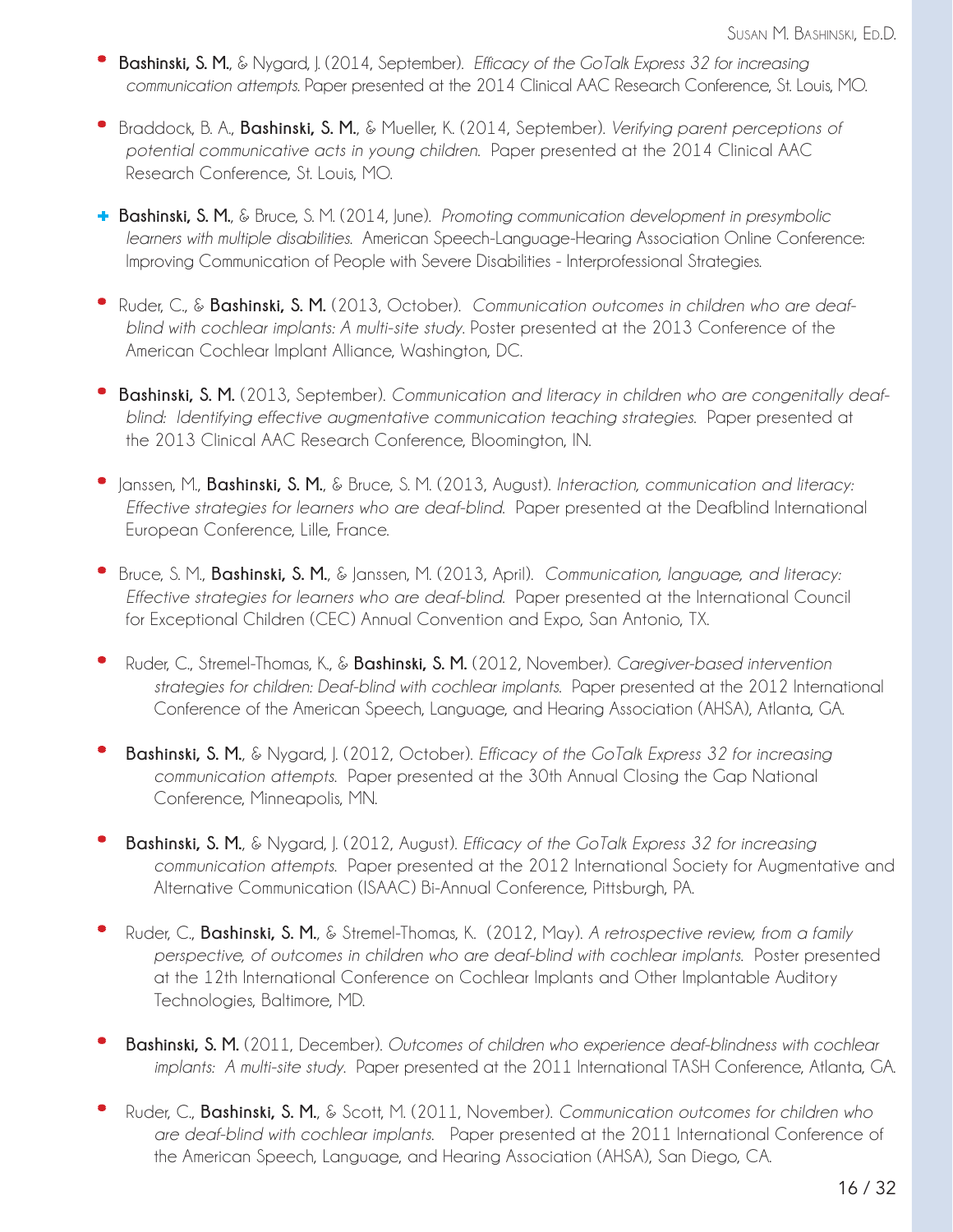- **\* Bashinski, S. M.** (2011, July). *National cochlear implant studies with children with deaf-blindness: Results for participants with CHARGE Syndrome, interpreted for families*. Paper presented at the 10th International CHARGE Syndrome Conference, Orlando, FL.
- **\* Bashinski, S. M.** (2011, July). *National cochlear implant studies with children with deaf-blindness: Results for participants with CHARGE Syndrome*. **Platform presentation** at the 2nd CHARGE Syndrome Conference for Professionals, Orlando, FL.
- **\* Bashinski, S. M.** (2011, January). *Supporting teacher training programs using social media networks & web conferencing*. Assistive Technology Industry Association (ATIA), Orlando, FL.
- **\* Bashinski, S. M.** (2010, November). *Efficacy of the GoTalk Express 32 for increasing communication attempts*. NCTI National Technology Innovators' Conference, Washington, DC.
- **\*** Stremel Thomas, K., Schalock, M., & **Bashinski, S. M.** (2010, November). *Cochlear implants in young children who are deaf-blind*. NCTI National Technology Innovators' Conference, Washington, DC.
- **\*** Zambone, A. M., King, L. H., & **Bashinski, S. M.** (2010, November). *Technical assistance: Influences on success or failure to affect change in teachers' practice*. Presented at the 33rd Annual Teacher Education Division (TED) of the Council for Exceptional Children, St. Louis, MO.
- **\* Bashinski, S. M.**, Murphy-Herd, M., & Taylor, R. G. (2010, October). *Supporting AAC programming using social media networks & web conferencing*. Assistive Technology Industry Association (ATIA), Chicago, IL.
- **\* Bashinski, S. M.** (2010, January). *Increasing the use of gestures by young children who experience deaf blindness, through adapted prelinguistic milieu teaching strategies*. Solicited presentation, peer reviewed. Indiana University Research Seminar, Bloomington, IN.
- **\* Bashinski, S. M.** (2010, January). *Impact of cochlear implants for children with concurrent vision and hearing loss: Research findings*. Paper presented at the 17th Annual Center for Autism and Related Disabilities Conference (CARD), Orlando, FL.
- **\* Bashinski, S. M.** (2010, January). *Teaching communicative gestures to children with deaf-blindness, through adapted prelinguistic milieu teaching strategies*. Paper presented at the 17th Annual Center for Autism and Related Disabilities Conference (CARD), Orlando, FL.
- **\* Bashinski, S. M.**, & Durando, J. (2009, November). *Impact of cochlear implants for children who experience deaf-blindness: Research findings*. Paper presented at the International Conference of TASH, Pittsburgh, PA.
- **\*** Zambone, A. M., Rodriguez, D., Warren, S., & **Bashinski, S. M.** (2009, November). *Cultural reciprocity: How can pre-service programs "Walk the walk" in recruitment, retention, & preparation of diverse students*. Poster presented at the 32nd Annual Teacher Education Division (TED) of the Council for Exceptional Children, Charlotte, NC.
- **\* Bashinski, S. M.**, & Thomas, K. S. (2009, July). *Impact of cochlear implants for children with CHARGE syndrome: Information for families*. Paper presented at the 9th International CHARGE Syndrome Conference, Bloomingdale, IL.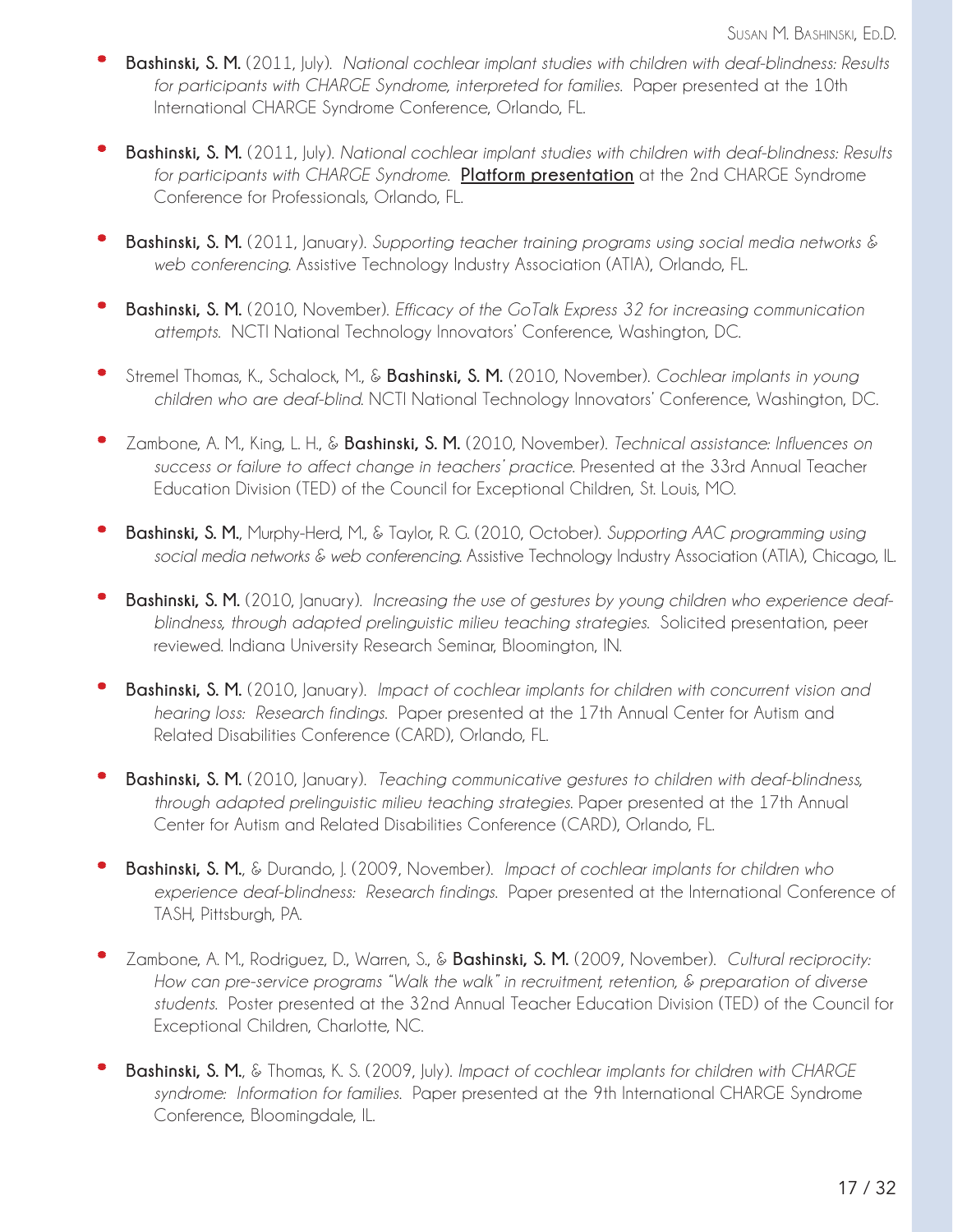- **\* Bashinski, S. M.** (2009, July). *Impact of cochlear implants for children with CHARGE syndrome: Preliminary findings*. **Platform presentation** at the 1st CHARGE Syndrome Conference for Professionals, Bloomingdale, IL. preliminary findings
- **\* Bashinski, S. M.**, Thomas, K. S., & Durando, J. (2009, July). *Impact of cochlear implants for children with concurrent hearing and vision loss: Preliminary findings*. Paper presented at the OSEP Project Directors' Meeting, Washington, DC.
- **\* Bashinski, S. M.**, Taylor, E. L., & Durando, J. (2008, December). *Examining the growth trajectories of children with cochlear implants and deaf-blindness*. Paper presented at the International Conference of TASH, Nashville, TN.
- **\*** Brady, N., & **Bashinski, S. M.** (2008, August). *Teaching communicative gestures to children with deaf blindness through adapted prelinguistic milieu teaching: Results of a research study*. Poster presented at the International Society for Augmentative and Alternative Communication (ISAAC) Bi-Annual Conference, Montreal, Quebec, Canada.
- **\* Bashinski, S. M.** (2008, July). *Teaching communicative gestures to children with deaf-blindness through adapted prelinguistic milieu teaching*. Paper presented at the OSEP Project Directors' Meeting, Washington, DC.
- **\*** Stremel, K., **Bashinski, S. M.**, & Lashbrook, P. (2008, July). *Technology innovations: Intervention for children with deaf-blindness, who have cochlear implants*. Paper presented at the OSEP Project Directors' Meeting, Washington, DC.
- **\*** Taylor, E. L., & **Bashinski, S. M.** (2008, April). *Cochlear implants and multiple disabilities: What we've learned so far*. Paper presented at the International Council for Exceptional Children (CEC) Annual Convention and Expo, Boston, MA.
- **\* Bashinski, S. M.** (2007, December). *Promoting communication outcomes: Adapted prelinguistic milieu teaching strategies for teaching natural gestures with young children who have deaf-blindness. Results of a research study*. Paper presented at the International Conference of TASH, Seattle, WA.
- **\* Bashinski, S. M.**, & Taylor, E. (2007, December). *Research findings: Cochlear implants and children with deaf-blindness*. Paper presented at the International Conference of TASH, Seattle, WA.
- **\* Bashinski, S. M.** (2007, September). *An examination of various states' approaches to alternate assessment*. Feature paper presented at the First Annual Network of Autism Training and Technical Assistance Program (NATTAP) Conference, Columbus, OH.
- **\* Bashinski, S. M.** (2007, September). *Tailoring alternate assessment to individual learner needs*. Paper presented at the First Annual Network of Autism Training and Technical Assistance Program (NATTAP) Conference, Columbus, OH.
- **+ Bashinski, S. M.** (2007, July). *Promoting communication outcomes: Teaching communication gestures to young children who have deaf-blindness*. Paper presented at the National Consortium on Deaf- Blindness Project Directors' Meeting, Washington, DC.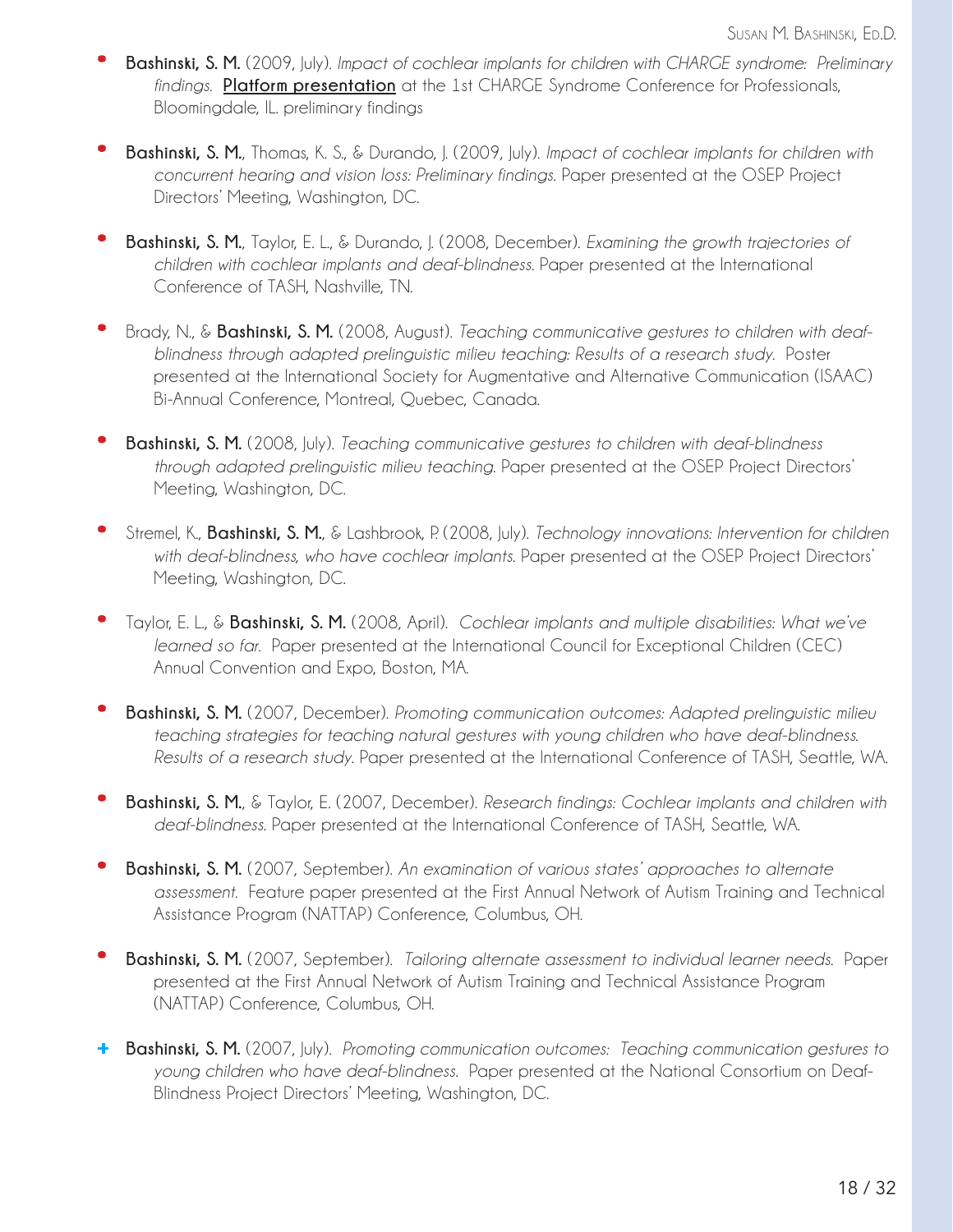- **\* Bashinski, S. M.** (2007, July). *Using adapted prelinguistic milieu teaching (PMT) strategies to teach communication gestures with children who have deaf-blindness-research results*. Poster presented at the OSEP Project Directors' Meeting, Washington, DC.
- **+ Bashinski, S. M.**, & Smith, A. (2007, July). *Performance measures and reports: Achieving results-based accountability—Field-based technical assistance and professional development*. Paper presented at the Technology and Media Program Meeting, for the OSEP Project Directors' Meeting, Washington, DC.
- **\*** Stremel, K., **Bashinski, S. M.**, & Taylor, E. (2007, July). *Cochlear implants for children with combined hearing and vision loss*. Poster presented at the OSEP Project Directors' Meeting, Washington, DC.

Taylor, E., Stremel, K., & **Bashinski, S. M.** (2007, July). *Cochlear implant and children who are deaf-blind*. Affinity Group Discussion at the OSEP Project Directors' Meeting, Washington, DC.

- **\*** Taylor, E., **Bashinski, S. M.**, & Stremel, K. (2007, April). *The status of cochlear implants for students with dual sensory impairments*. Paper presented at the International Council for Exceptional Children (CEC) Annual Convention and Expo, Louisville, KY.
- **+ Bashinski, S. M.**, & Stremel, K. (2006, December). *Cochlear implants for children with combined hearing and vision loss*. Paper presented at Boys' Town National Research Hospital, Omaha, NE.
- **\* Bashinski, S. M.** (2006, August). *Promoting communication outcomes: Adapted prelinguistic milieu teaching for children who are deaf-blind*. Paper presented at the OSEP Project Directors' Meeting, Washington, DC.
- **\* Bashinski, S. M.**, Ottlinger, K., Obold-Geary, R., & Murphy-Herd, M. (2006, July). *Inclusive Network of Kansas: A model for field-based technical assistance and professional development*. Paper presented at the OSEP Project Directors' Meeting, Washington, DC.
- **\*** Murphy-Herd, M., Stuckey, D., **Bashinski, S. M.**, & Dunbar, M. (2006, April). *IntelliFeatures: IntelliTools Classroom Suite's features to support inclusion, excellence, and document it all*. Paper presented at the National Technical Assistance Consortium for Children and Youth with Deaf-Blindness, Assistive Technology Topical Conference, St. Louis, MO.
- **+ Bashinski, S. M.**, & Shogren, K. A. (2006, March). *Access to the general curriculum: What is it and how can we make it a reality for students with disabilities?* Paper presented at the Down Syndrome Association's 2006 Annual Educational Conference, St. Louis, MO. (**Keynote**)
- **\* Bashinski, S. M.** (2005, July). *Kansas low-incidence personnel preparation (KLIPP)—strategies and accomplishments: A statewide model*. Paper presented at the OSEP Project Directors' Meeting, Washington, DC.
- **+ Bashinski, S. M.** (2005, April). *Case studies in deaf-blindness*. Papers presented at the National Technical Assistance Consortium for Children and Youth with Deaf-Blindness Topical Conference on Functional Vision and Hearing Assessments, Portland, OR.
- **\* Bashinski, S. M.**, & Shanks, P. (2004, November). *Professional development for rural teachers: The Kansas field-based consultant model*. Paper presented at the International Conference of TASH, Reno, NV.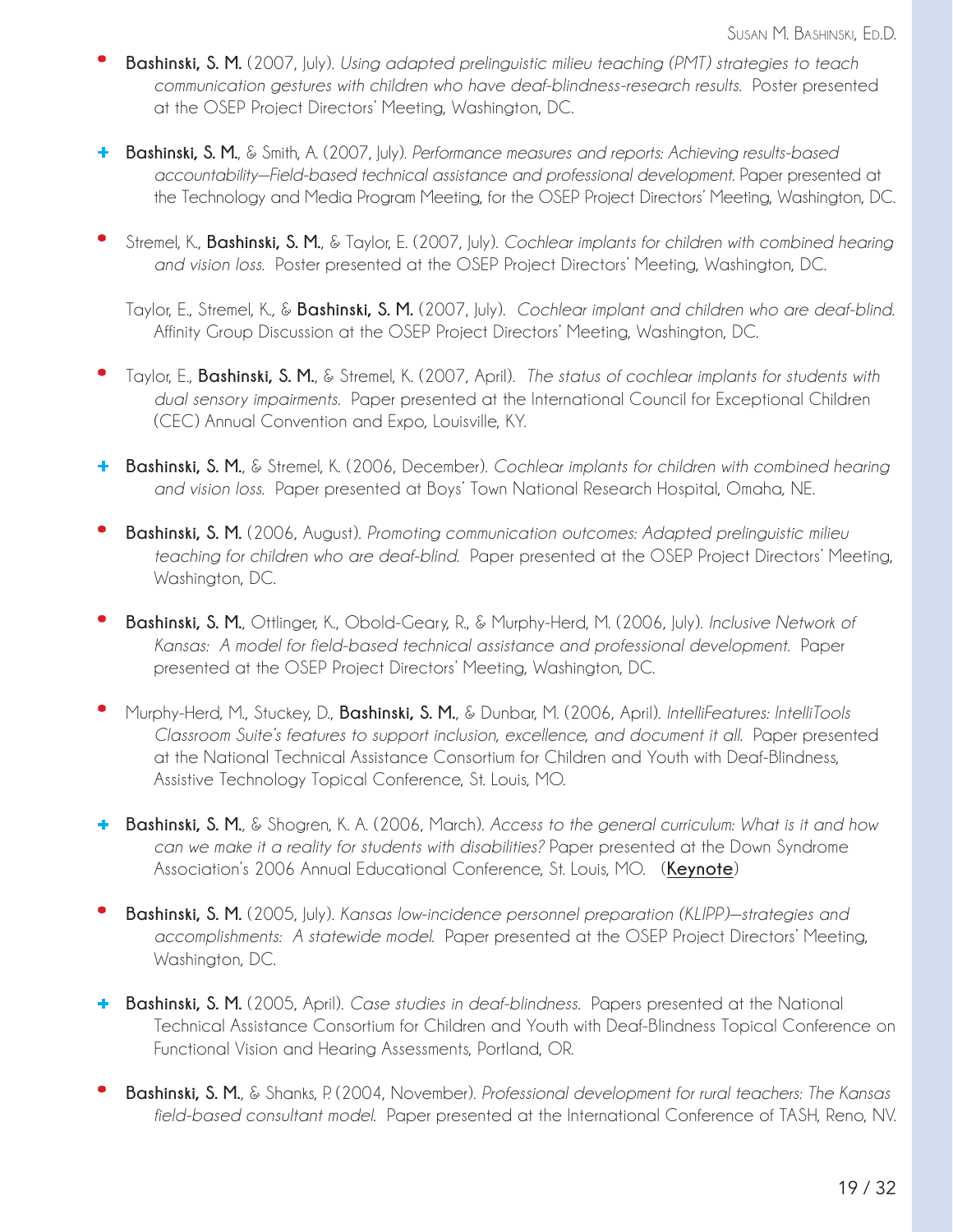- **\*** Houghton, J., & **Bashinski, S. M.** (2004, November). *Special educators' perspectives about attributes of an intensified practicum approach for future educators of students with severe cognitive disabilities*. Poster presentation at the International Conference of TASH, Reno, NV.
- **\* Bashinski, S. M.**, Dunbar, M., & Murphy-Herd, M. (2004, October). *IntelliFeature match*. Paper presented at the 22nd Annual Closing the Gap Conference, Minneapolis, MN.
- **\* Bashinski, S. M.** (2004, May). *Results of a Follow-Up Study: Access to the general education curriculum by secondary-aged students with mental retardation*. Poster presentation at the American Association on Mental Retardation (AAMR) 128th Annual Meeting, Philadelphia, PA.
- **\* Bashinski, S. M.**, Stremel, K., Passman, B., & Houghton, J. (2003, December). *An innovative model for providing rigorous practicum experiences in special education teacher training programs*. Paper presented at the International Conference of TASH, Chicago, IL.
- **\*** Wehmeyer, M., Palmer, S., **Bashinski, S. M.**, Agran, M., & Cavin, M. (2003, May). *Access to the general education curriculum and students with mental retardation*. Paper presented at the American Association on Mental Retardation (AAMR) 127th Annual Meeting, Chicago, IL.
- **\*** Wright, L., & **Bashinski, S. M.** (2001, April). *Developing extended curriculum standards: The Kansas model*. Paper presented at the International Conference of the Council for Exceptional Children (CEC), Kansas City, MO.
- **\* Bashinski, S. M.**, Hornback, M., Wickham, D. R., & Beegle, G. P. (1999, December). *Creating field-based networks to meet the personnel needs of students with severe disabilities and deaf-blindness*. TASH Tech (pre-conference workshop) presented at the International Conference of TASH, Chicago, IL.
- **\* Bashinski, S. M.**, & Collins-Hart, N. (1998, December). *Providing general curriculum adaptations support through a side-by-side model*. Paper presented at the International Conference of TASH, Seattle, WA.
- **\*** Wickham, D. R., Hornback, M., **Bashinski, S. M.**, & Sweeney, J. (1998, December). *Inclusive Network of Kansas for students with severe disabilities: A statewide field-based model*. Poster presented at the International Conference of TASH, Seattle, WA.
- **\* Bashinski, S. M.**, Pochowski, A., & Sailor, W., Coffey, A., & Wortman, J. (1997, December). *Preparing personnel for effective collaborative relationships: An inter-professional training model*. Paper presented at the International Conference of the Association for Persons with Severe Handicaps (TASH), Boston, MA.
- **\*** Beegle, G. P., Wickham, D. R., **Bashinski, S. M.**, & Houghton, J. (1997, December). *Inclusive Network of Kansas (INKS): Keeping Kansas connected to exemplary education*. Paper presented at the International Conference of the Association for Persons with Severe Handicaps (TASH), Boston, MA.
- Bashinski, S. M., Hanna, G., Swercinski, J., Wells, K., Keetle, S., & Roberts, E. (1995, November). *Development and field-testing of an interactive multimedia, CD-ROM in-service training package for teachers of students with profound disabilities*. Paper presented at the International Conference of the Association for Persons with Severe Handicaps (TASH), San Francisco, CA.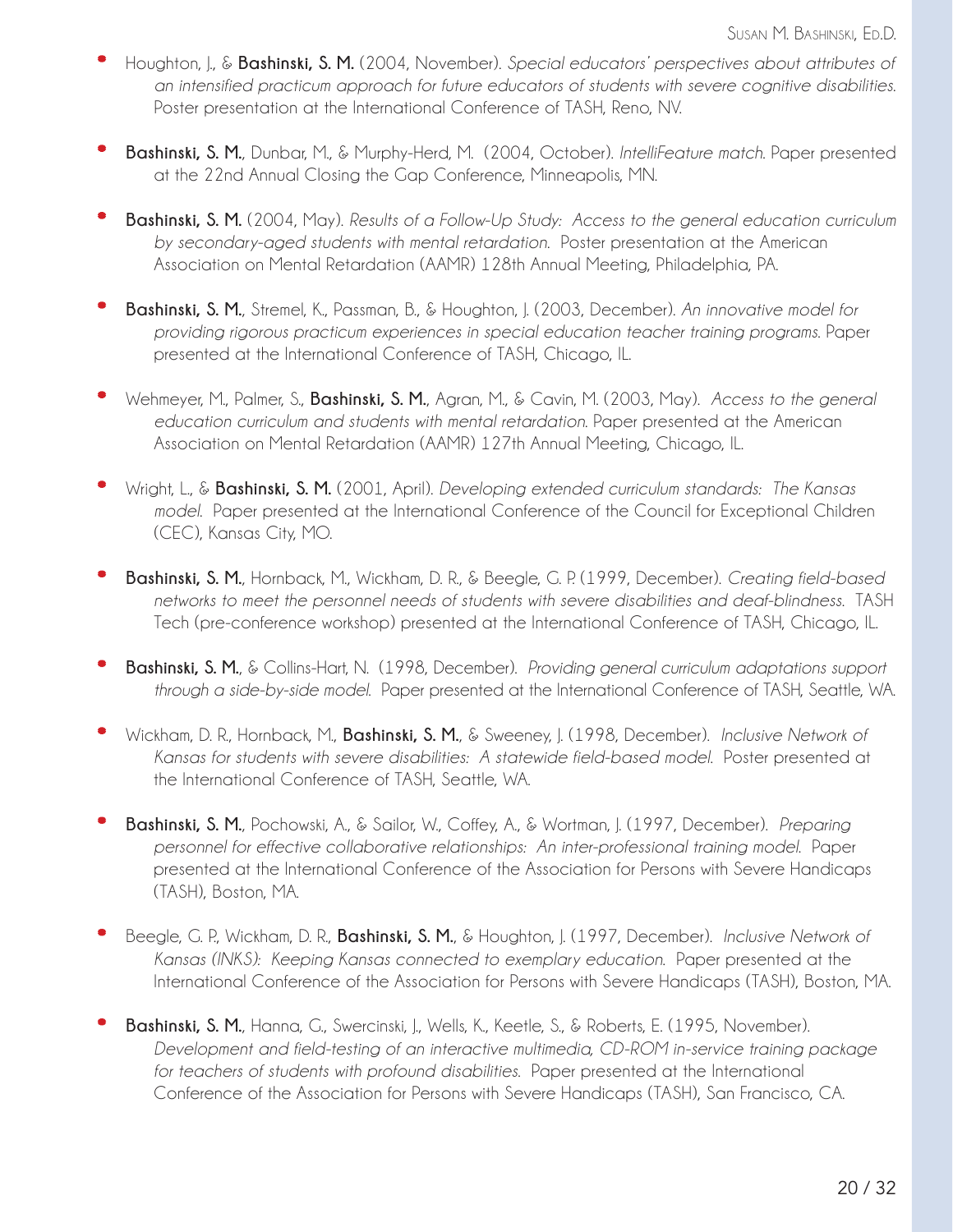- **\* Bashinski, S. M.**, Ault, M. M., & Guy, B. (1994, December). *Interactive technology as an in-service training medium for teachers of students with profound disabilities*. Paper presented at the International Conference of the Association for Persons with Severe Handicaps (TASH), Atlanta, GA
- **\* Bashinski, S. M.** (1994, November). *ABLE Inservice project: Interactive technology as an in-service training medium*. Invited presentation for the OSEP, Severe Disabilities Branch, Project Directors Meeting, Washington, D.C.
- **\*** Ault, M. M., **Bashinski, S. M.**, & Guy, B. (1993, November). *Analyzing and influencing the behavior state of students with profound disabilities in learning environments*. Paper presented at the International Conference of the Association for Persons with Severe Handicaps (TASH), Chicago, IL.
- **\* Bashinski, S. M.** (1993, October). *Project ABLE: Analyzing behavior states and learning environments. Pilot study results*. Poster session at the OSEP, Severe Disabilities Branch, Project Directors' Meeting, Washington, DC.
- **\* Bashinski, S. M.**, & Tomasch, L. L. (1993, September). *Analyzing and influencing the behavior state of students with profound disabilities in learning environments*. Poster session at the American Association on Mental Retardation (AAMR) Region V Conference, St. Louis, MO.
- **\* Bashinski, S. M.** (1990, December). *Effects of an innovative communication programming approach on the frequency of prelinguistic communication signals expressed by students with severe disabilities*. Paper presented at the International Conference of the Association for Persons with Severe Handicaps (TASH), Chicago, IL.

#### **National Webinar Presentations**

**+** INVITED contribution

.

- **+ Bashinski, S. M.** (2018, March). *Laying the Foundation for Communication Exchange: Critical Points of Understanding*. National Consortium on Deaf-Blindness, Monmouth, OR.
- **+ Bashinski, S. M.** (2018, February). *Laying the Foundation for Communication Exchange: Practical Strategies*. National Consortium on Deaf-Blindness, Monmouth, OR.
- **+ Bashinski, S. M.**, & Ivy, S. (2017, April). *Identifying learner preferences and utilizing results in designing instructional communication programs.* National Consortium on Deaf-Blindness, Personnel Preparation Leadership project, Monmouth, OR.
- **+ Bashinski, S. M.** (2014, November). *Developing a communication profile for learners with deaf blindness*. Inter/Transdisciplinary Transition Team Initiative (ITTI), National Consortium on Deaf- Blindness and the New York Deaf-Blind Project.
- **+ Bashinski, S. M.**, & Bruce, S. M. (2013, April). *Communication development and literacy*. Helen Keller Fellows Leadership Project, National Consortium on Deaf-Blindness, Monmouth, OR.
- **+** Ruder, C., & **Bashinski, S. M.** (2013, January). *Overview of strategies for working with children with vision impairment and multiple disabilities, who have received a cochlear implant*. Invited presentation for the HOPE Online Series, sponsored by Cochlear Americas.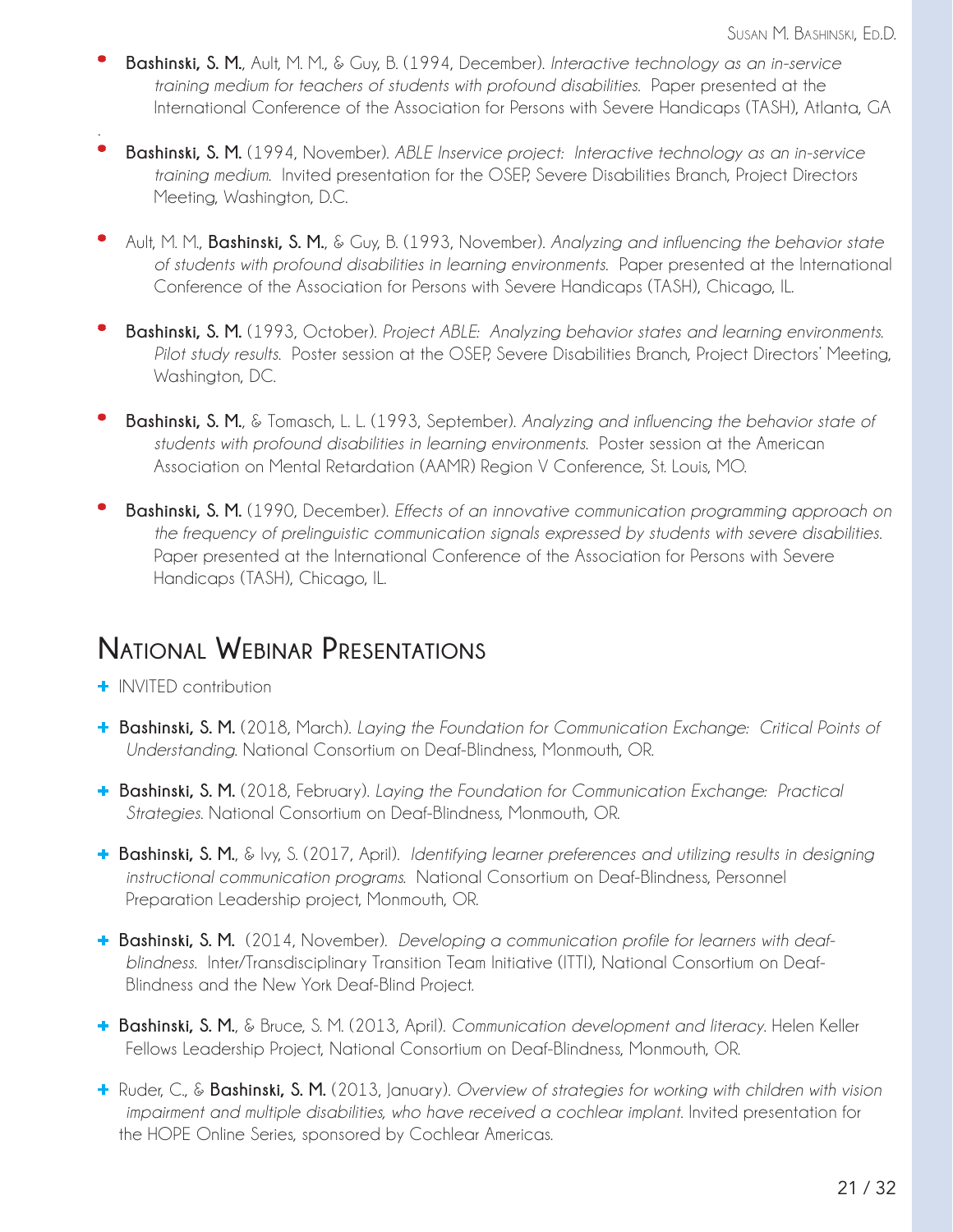- **+ Bashinski, S. M.**, & Ruder, C. (2012, December). *Cochlear implants in children with vision impairment and multiple disabilities – Results of a nationwide study*. Invited presentation for the HOPE Online Series, sponsored by Cochlear Americas.
- **+ Bashinski, S. M.**, & Bruce, S. M. (2012, April). *Communication development and literacy*. Helen Keller Fellows Leadership Project, National Consortium on Deaf-Blindness, Monmouth, OR.
- **+ Bashinski, S. M.**, & Nygard, J. (2011, June). *Case study research in assistive technology innovation*. Assistive Technology Research Matters series, Assistive Technology Industry Association Research Committee and the National Center for Technology Innovation, Washington, DC.
- **+ Bashinski, S. M.**, & Bruce, S. M. (2011, April). *Early communication development of learners who experience deaf-blindness: The emergence of distancing*. Helen Keller Fellows Leadership Project, National Consortium on Deaf-Blindness, Monmouth, OR.
- **+** Bruce, S. M., & **Bashinski, S. M.** (2010, March). *Early communication development of learners who experience deaf-blindness: Crossing the bridge to symbolism*. Helen Keller Fellows Leadership Project, National Consortium on Deaf-Blindness, Monmouth, OR.
- **+ Bashinski, S. M.**, & Bruce, S. M. (2009, March). *Early communication development of learners who experience deaf-blindness: Development of communicative gestures*. Helen Keller Fellows Leadership Project, National Consortium on Deaf-Blindness, Monmouth, OR.
- **+ Bashinski, S. M.**, & Reagle, C. (2009, February). *A national research agenda for the field of deaf blindness*. Presented for directors of all state deaf-blind projects (Funded by US DOE-OSEP), Monmouth, OR.

# **Regional / State Conference Presentations**

- **\*** BLIND peer-reviewed
- **+** INVITED contribution
- **\*** Law, S. E., & **Bashinski, S. M.** (2017, February). *Safe Assist: Partnership with the Kansas City Police Department, to keep individuals with behavior disorders, mental illness, and ASD safe in emergencies*. Poster presented at the Midwest Symposium for Leadership in Behavior Disorders, Kansas City, MO.
- **+ Bashinski, S. M.** (2016, June). *Meeting the unique communication needs of children and youth with deaf-blindness*. Presented at the Annual Family Learning Conference of the Pennsylvania Deaf-Blind Project (Funded by US DOE-OSEP), Harrisburg, PA.
- **+ Bashinski, S. M.**, & Huffman, C. (2015, September). *Parent report of communication abilities in individuals with CHARGE syndrome*. Poster presented at the 2015 PORTAL Showcase Event, Missouri Western State University, St. Joseph, MO.
- **+ Bashinski, S. M.**, Obold-Geary, R., Schuweiler, E., & Neilsen, A.. (2015, September). *Strategies for improving the communication development of young children with deaf-blindness*. Kansas Deaf- Blind Project, Salina, Kansas.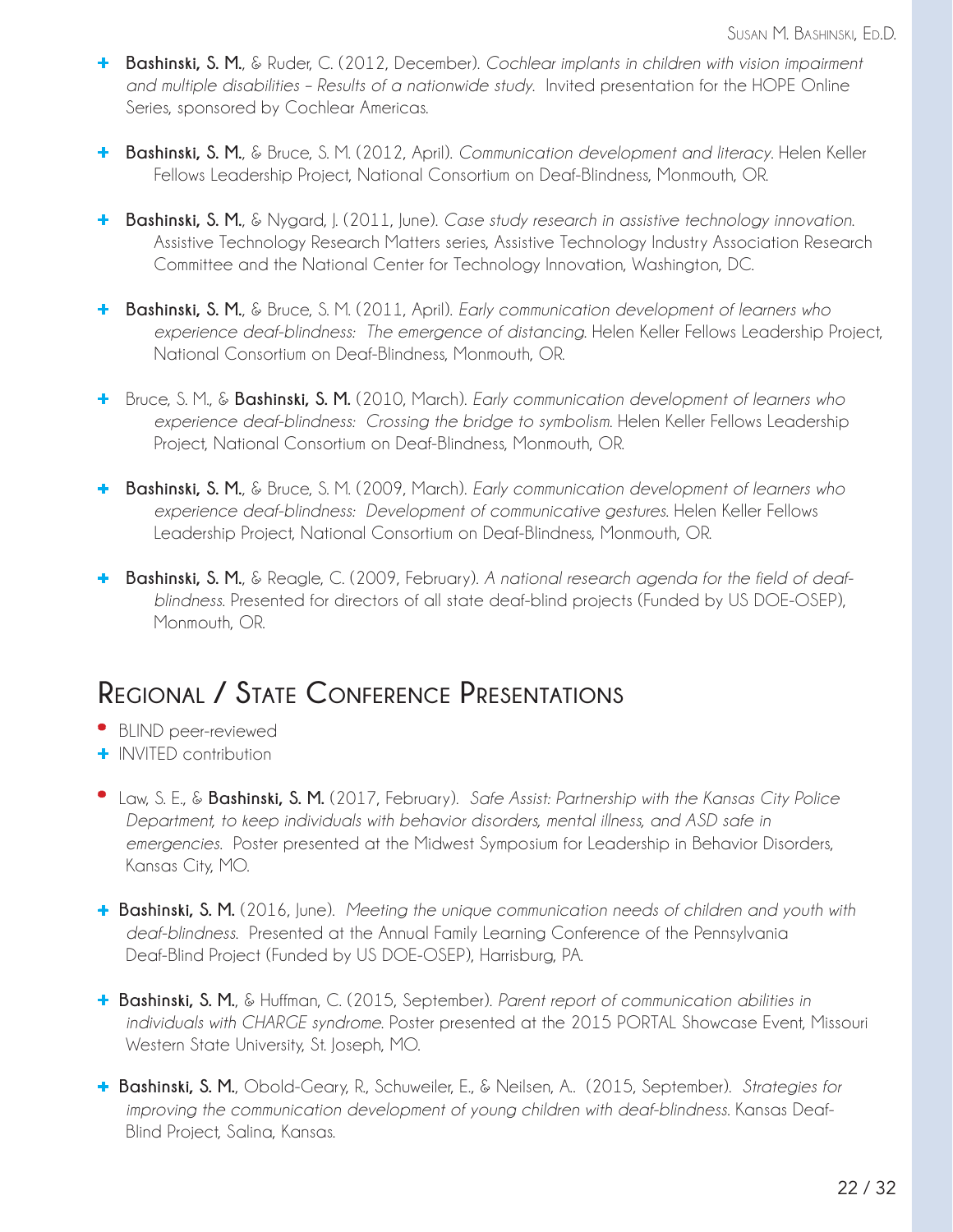- **+ Bashinski, S. M.** (2014, October). *Accommodating the receptive and expressive communication needs of a learner with deaf-blindness and / or complex disabilities during assessment*. Kansas Deaf-Blind Project, Overland Park, Kansas.
- **+ Bashinski, S. M.** (2013, November). *Promoting communication development of learners who do not currently use symbols for communication*. Pennsylvania Department of Education, Philadelphia, PA.
- **\* Bashinski, S. M.**, & Eicher, D. (2013, October). *Can communication really help improve behavior*? Presented at the Administrators Conference of the Midwest Symposium for Leadership in Behavior Disorders, Overland Park, KS.
- **\* Bashinski, S. M.**, & Zimmer, J. (2012, November). *Supporting a learner with deaf-blindness in a SPED resource classroom*. Presented at the North Carolina Exceptional Children Division's 62nd Conference on Exceptional Children, Greensboro, NC.
- **+ Bashinski, S. M.**, Greer, C., & Warren, S. (2012, November). *Using the extended content standards to teach prelinguistic communication*. Presented at the North Carolina Deaf-Blind Institute, in conjunction with the North Carolina Exceptional Children Division's 62nd Conference on Exceptional Children, Greensboro, NC.
- **+ Bashinski, S. M.** (2012, August). *Creating meaningful communication interactions with learners who have nonconventional or emergent communication skills*. Sponsored by the North Carolina Deaf-Blind Project (Funded by US DOE-OSEP), Presented in Chapel Hill, NC.
- **+ Bashinski, S. M.** (2012, July). *I can read too! Supporting the development of literacy and communication skills for students who have multiple, complex disabilities including deaf-blindness*. Presented at the South Carolina Annual Educators' Conference, Columbia, SC.
- **+ Bashinski, S. M.** (2012, June). *6 12 year olds: Team considerations for a learner who will be transitioning to a new teacher and / or school*. 25th Annual Parent Conference of the North Carolina Deaf-Blind Project (Funded by US DOE-OSEP), Greensboro, NC.
- **+ Bashinski, S. M.** (2012, June). *Learners who communicate without the use of symbols: Muscle tone, movement, and gestures*. 25th Annual Parent Conference of the North Carolina Deaf-Blind Project (Funded by US DOE-OSEP), Greensboro, NC.
- **+ Bashinski, S. M.** (2012, June). *Creating meaningful communication interactions with learners who have nonconventional or emergent communication skills*. Sponsored by the North Carolina Deaf-Blind Project (Funded by US DOE-OSEP), Greenville, NC.
- **\* Bashinski, S. M.** (2011, November). *Transition considerations for school-aged learners with deaf blindness*. North Carolina Exceptional Children Division's 61st Conference on Exceptional Children, Greensboro, NC.
- **+ Bashinski, S. M.**, & Stremel Thomas, K. (2011, September). *Supporting communication development and learning for children who are deaf-blind with cochlear implants*. Sponsored by the North Carolina Deaf-Blind Project (Funded by US DOE-OSEP), Chapel Hill, NC.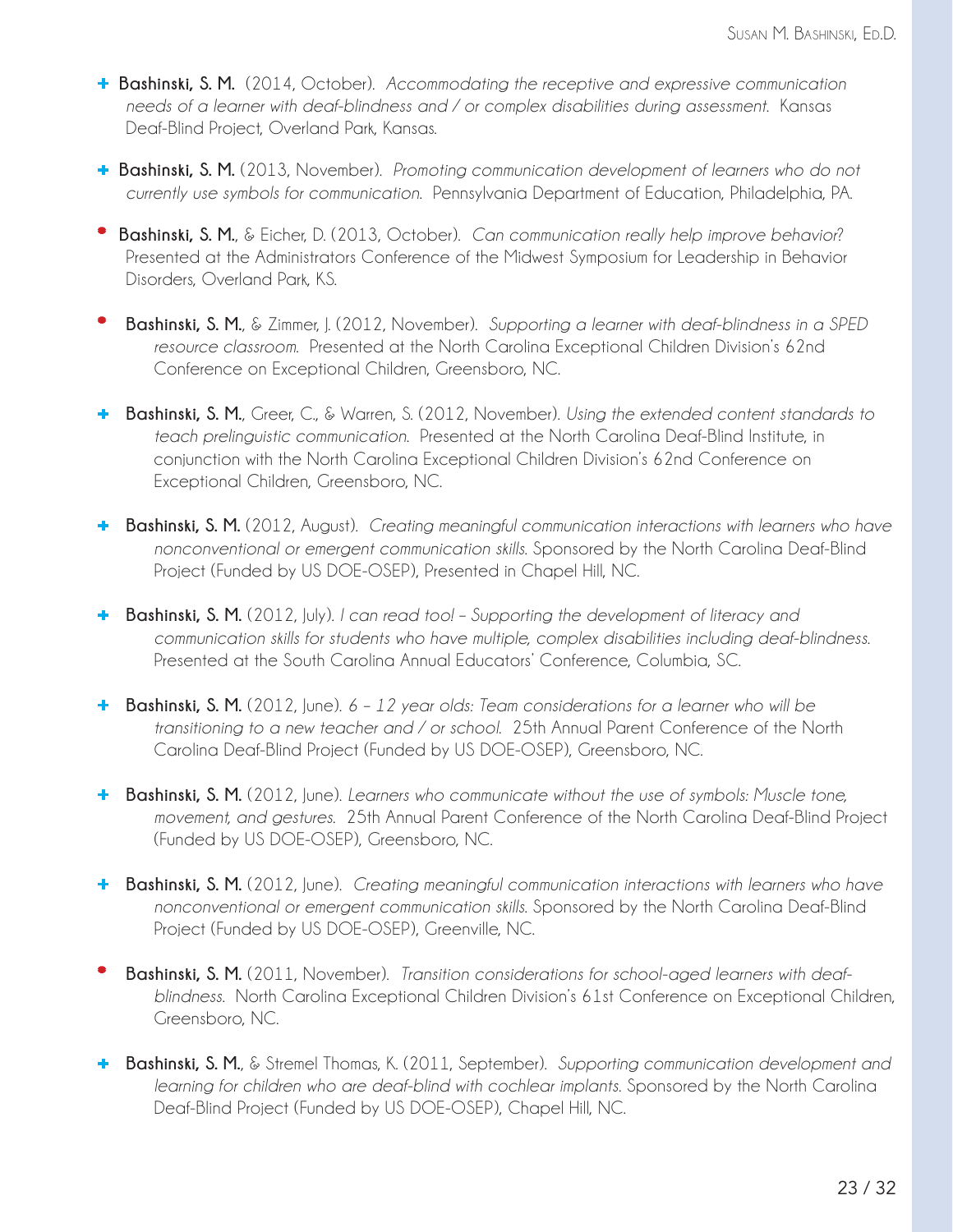- **+ Bashinski, S. M.** (2011, June). *Transition considerations for school-aged learners with deaf-blindness*. 24th Annual Parent Conference of the North Carolina Deaf-Blind Project (Funded by US DOE- OSEP), Greensboro, NC.
- **\*** Berry, J., Collman, G., Logan, J., Reid, K., Reid, T., & **Bashinski, S. M.** (2011, June). *Our children, who have cochlear implants* (Parent Panel – organized and facilitated by Susan M. Bashinski). 24th Annual Parent Conference of the North Carolina Deaf-Blind Project (Funded by US DOE-OSEP), Greensboro, NC.
- **+ Bashinski, S. M.** (2010, June). *Status report: National cochlear implant study*. 23rd Annual Parent Conference of the North Carolina Deaf-Blind Project (Funded by US DOE-OSEP), Greensboro, NC.
- **+** Zambone, A. M., & **Bashinski, S. M.** (2009, June). *Addressing the mystery of behavior*. 22nd Annual Parent Conference of the North Carolina Deaf-Blind Project (Funded by US DOE-OSEP), Greensboro, NC.
- **\* Bashinski, S. M.** (2006, October). *Is it behavior, or is it communication?* Paper presented at the InterHab Annual Conference, Topeka, KS.
- **\*** Matthews, D., **Bashinski, S. M.**, & McVey, D. (2006, September). *Kansas Alternate Assessment*. Paper presented at the Kansas State Department of Education Annual Assessment Conference, Junction City, KS.
- **+ Bashinski, S. M.** (2006, April). *Augmentation strategies for teaching functional nonsymbolic communication*. Presented as a component of the Kansas Instructional Support Network's autism mini-team training series, Broadcast via Kan-Ed Network from Girard, KS to 12 local sites.
- **\* Bashinski, S. M.**, Zody, A., Hauptman, M., Wilson, S., & Guthrie, N. (2006, April). *Inclusive Network of Kansas (INKS) field-based technical assistance and professional development: Case examples*. Papers presented at the Kansas State Department of Education Annual Leadership Conference, Wichita, KS.
- **\*** Brady, N., **Bashinski, S. M.**, & Houghton, J. (2006, March). *Teaching communicative gestures to young children who are deaf-blind, through an adaptive prelinguistic milieu teaching (PMT) approach*. Paper presented at the Kansas Division of Early Childhood Annual Conference, Overland Park, KS.
- **\* Bashinski, S. M.**, Brady, N., & Houghton, J. (2005, February). *Promoting communication outcomes for children with deaf-blindness through adaptive prelinguistic strategies*. Paper presented at the Kansas Division of Early Childhood Annual Conference, Overland Park, KS.
- **+ Bashinski, S. M.** (2004, March). *Listen with your eyes: Recognizing the critical need to be sensitive to all communication forms*. Presentation for the Kansas State School for the Blind Family Week-End, Kansas City, KS. (**Keynote**)
- **\* Bashinski, S. M.**, Griggs, P., Cote, M., Brown, D., & Matthews, D. (2004, March). *A field-based technical assistance model for supporting students in transitioning to adulthood: Case examples*. Panel presentation at the 4th Annual KansTrans Transition Conference, Wichita, KS.
- **+ Bashinski, S. M.** (2002, March). *Before children talk…They DO communicate*! Presentation for the Annual Conference of the Kansas Division for Early Childhood (KDEC), Wichita, KS. (**Keynote**)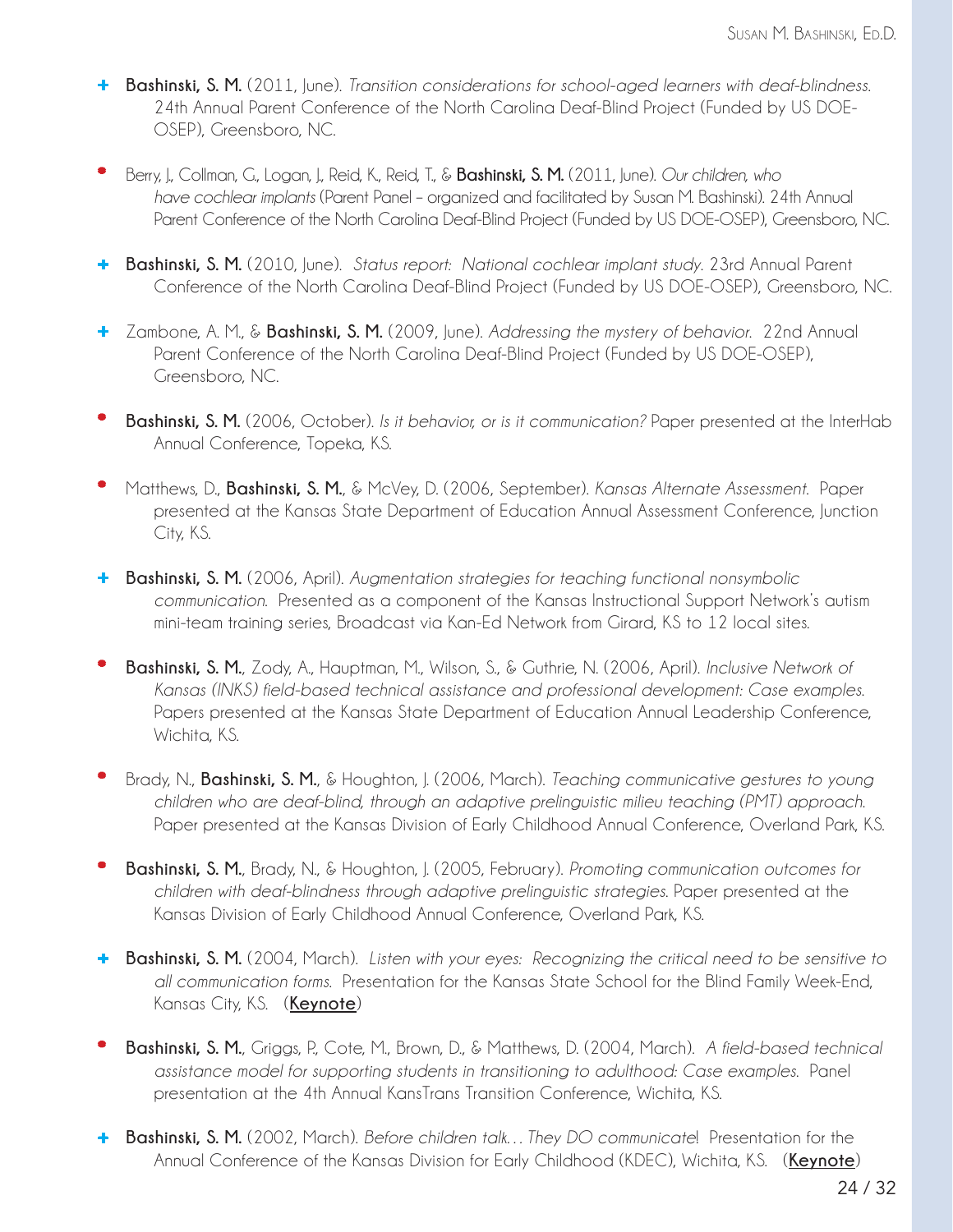- **+ Bashinski, S. M.** (2002, March). *Listen with your eyes.* Presentation for the Annual Conference of the Kansas Division for Early Childhood (KDEC), Wichita, KS. (**Keynote**)
- **\*** Griswold, D., Sibilsky, S., Kline, S. A., Otten, K., **Bashinski, S. M.**, & Hyman, J. (2002, February). *Inclusion of students with EBD in national, state, and district-wide assessments: Challenges and implications for administrators, teachers, and students*. Panel presentation at the Midwest Symposium for Leadership in Behavior Disorders (MSLBD), Kansas City, MO.
- **+ Bashinski, S. M.** (2000, October). *Alternate state mathematics assessment and modifications and accommodations*. Paper presented at the State Conference of the Kansas Association of Teachers of Mathematics (KATM), Olathe, KS.
- **\* Bashinski, S. M.**, & Eicher, D. (1998, March). *Providing general curriculum adaptations support through a side-by-side model*. Paper presented at the Midwest Annual Conference on Inclusive Education, Omaha, NE.
- **\* Bashinski, S. M.**, Ault, M. M., Martini, H., & Burcham, R. (1995, October). *A CD-ROM based, interactive multimedia instructional tool for training educational personnel*. Poster session at the Midwest Tech Fair '95, Lawrence, KS.

#### **International Professional Service**

- **+** INVITED contribution
- **+** Reviewer, *Journal of Intellectual and Development Disability*, 2016
- **+** Reviewer, *Journal of Intellectual and Development Disability*, 2015
- **+** Member, Planning Committee, International Society for Augmentative and Alternative Communication (ISAAC) Bi-Annual Conference, Pittsburgh, PA, July –August, 2012.
- **+** Guest Reviewer, *Remedial and Special Education*, 2006, 2007

## **National / Regional Professional Service**

- **+** INVITED contribution
- **+** Member, National Intervener Certification E-Portfolio (NICE) Board, National Center of Deaf-Blindness, 2016-Present
- **+** Co-Chair, Conference Volunteer Committee, Midwest Symposium for Leadership in Behavior Disorders (MSLBD), February 2016 - Present
- **+** Member, Conference Planning Committee, Midwest Symposium for Leadership in Behavior Disorders (MSLBD), February 2015 - Present
- **+** Member, International Research Committee in Deafblindness, Deafblind International, 2013 Present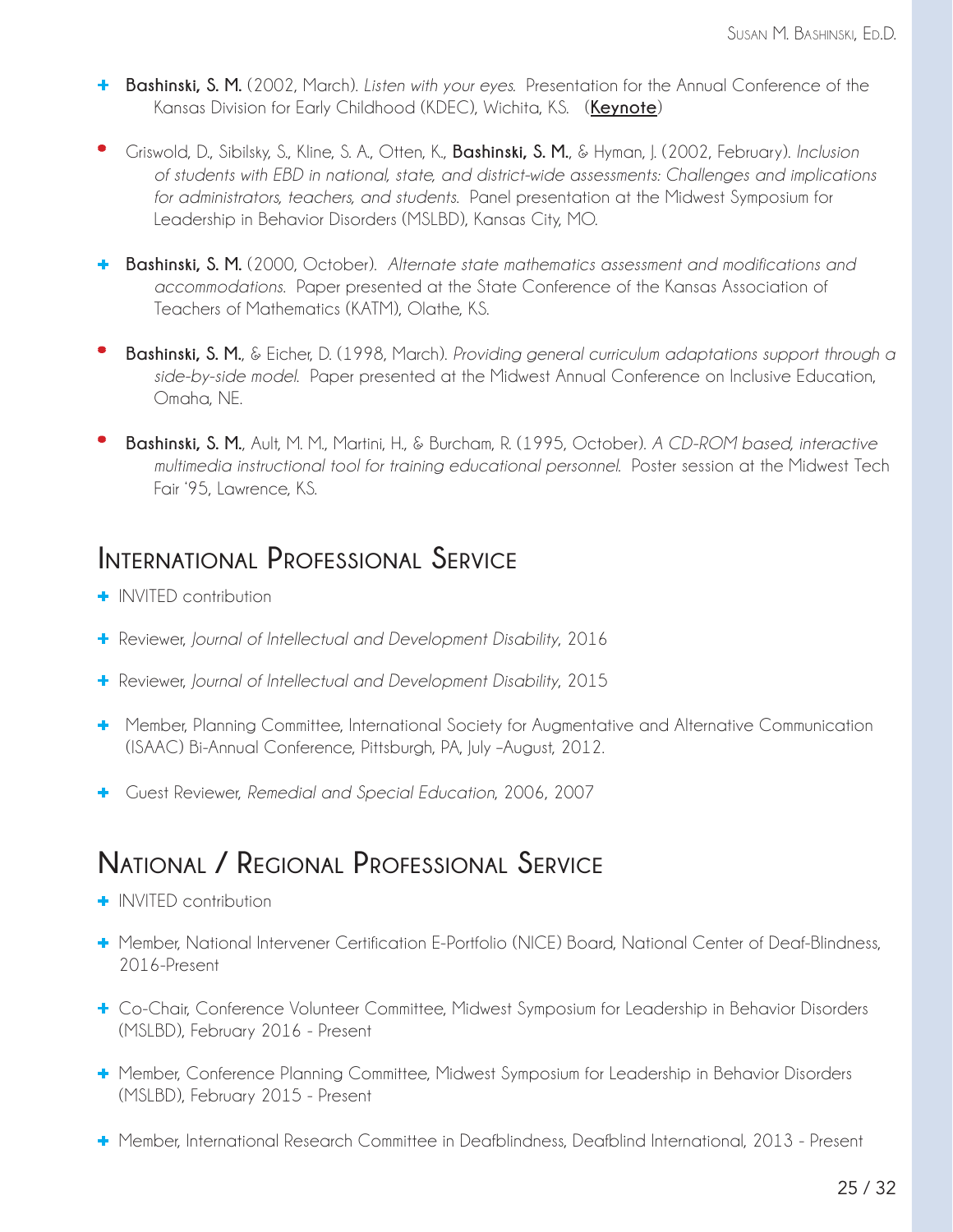- **+** Member, Steering Committee, Clinical Augmentative and Alternative Research Institute, September 2014 – 2017
- **+** Board Member, State Advisory Board, Kansas Deaf-Blind Project, University of Kansas, 2009-2016
- **+** Reviewer, *Open Hands Open Access* (*OHOA*) Deaf-Blind Intervener Learning Modules, National Center on Deaf-Blindness, 2016
- **+** Conference Program Chair, 2016 CAAC Research Conference, AAC Institute, Pittsburgh, PA, October 2016
- **+** Conference Program Co-Chair, 2014 CAAC Research Conference, AAC Institute, Fontbone University, St. Louis, MO, October 2014
- **+** Reviewer, Book, *Social communication intervention for autism spectrum disorders: Do-watch-listen-say*  (2nd ed.), by K.A. Quill & L.L. Standberry Brusnahan, for Paul H. Brookes Publishing 2014
- **+** Grants Reviewer, Rehabilitation Service Project for American Indians with Disabilities Program (CFDA 84.250J), United States Department of Education, September 2014
- **+** Reviewer, Book, *Inclusion: Effective practices for all students (*3rd ed*.)* by J. McLeskey, M.S. Rosenberg, & D. Westling, for Pearson Publishing, 2014
- **+** Board Member, National Advisory Board, Helen Keller Fellows Leadership Project, National Consortium on Deaf-Blindness, 2008 – 2013
- **+** Member, Alice H. Hayden Award Committee, TASH: The Association for Persons with Severe Disabilities, 2013
- **+** Member, Education Committee, North Carolina Augmentative Communication Association, 2012
- **+** Member, National Personnel Preparation Consortium Group, National Consortium on Deaf-Blindness (Invited) 2006 - 2011
- **+** Reviewer, *Kansas Extended Curriculum Standards (Reading, Mathematics, and Science) and Alternate Assessment materials*, Center for Educational Testing and Evaluation, University of Kansas, 2009 – 2010
- **+** National Personnel Preparation in Deaf-Blindness, National Consortium on Deaf-Blindness (NCDB), 2006 2010
	- Planning Focus Group Member, 2006 2010
	- Research Action Planning Team Chairperson, 2008 2010
- **+** Reviewer, selected portions of the manuscript for *Children and Youth Assisted by Medical Technology in Educational Settings: Guidelines for Care* (3rd ed.), S. M. Porter, P. Branowicki, & J. S. Palfrey (Eds.) Paul H. Brookes Publishing, 2009
- **+** Reviewer, *CHARGE Syndrome webinar program materials* and CD, American Speech-Language-Hearing Association (ASHA), 2008
- **+** Partner Representative (i.e., Inclusive Network of Kansas) and Member, Kansas Deaf-Blind Consortium, 2004 – August 2008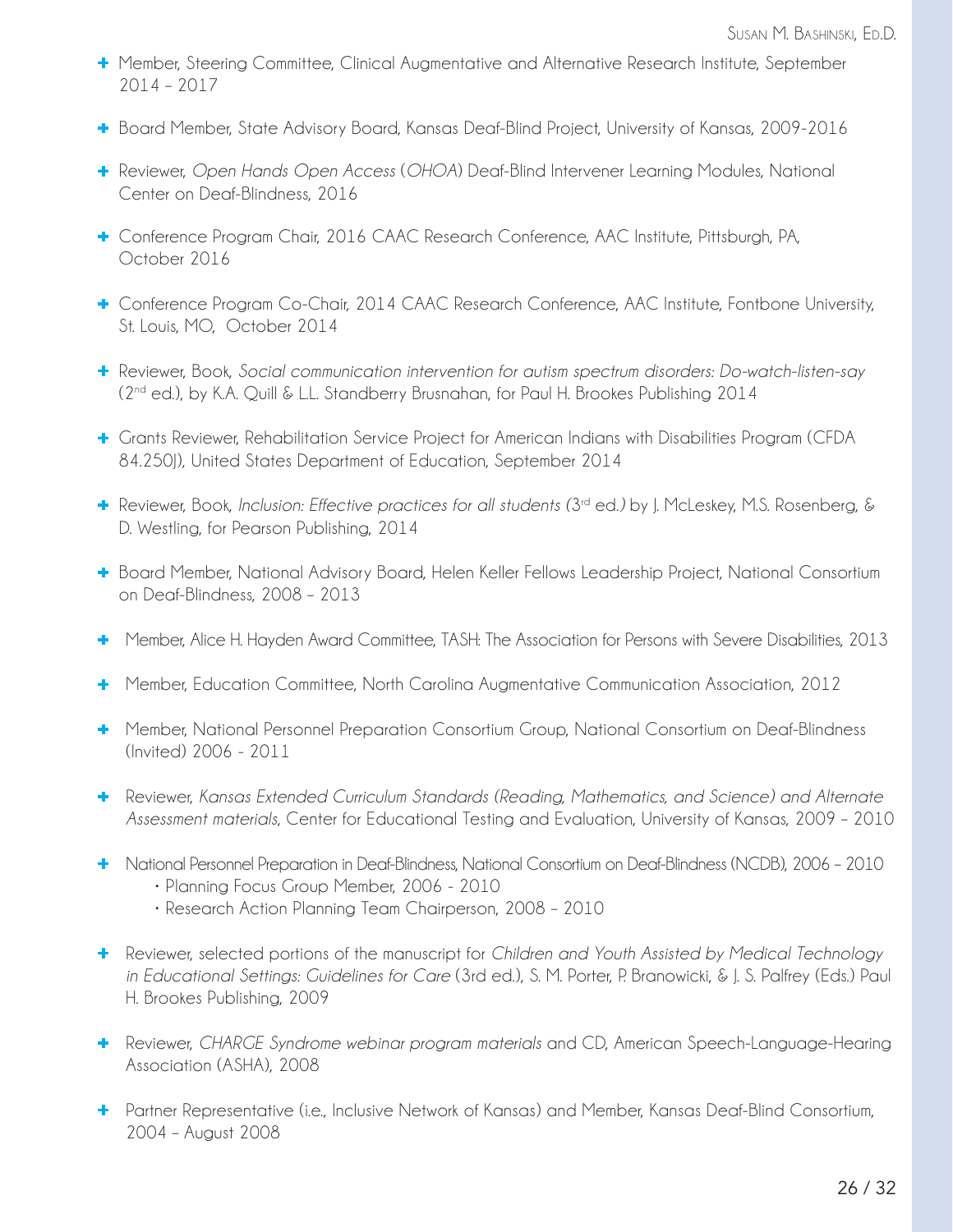- **+** Kansas Assessment of Students with Disabilities Advisory Committee (KASDAC) Member, Kansas State Department of Education, 1997 – August 2008
- **+** Deaf-Blind Projects On-Site Reviewer, United States Office of Special Education Programs, 2000 2007
- **+** Reviewer/Contributor, *Inclusive Practices Initiative: Compilation of Materials for the Evidence-Based Practices Initiative*, Research to Practice Division, Office of Special Education Programs, US Department of Education, 2007
- **+** Reviewer, *NCLB Toolkit for Teachers*, Office of Special Education Programs, US Department of Education, 2006
- **+** Functional Program Advisory Committee Member, Wichita State University, 2004 2007
- **+** Critical Friend, Kansas field site (West Junior High School) for Project EVOLVE, University of Vermont, 2004 – 2005
- **+** National Technical Assistance Planning Focus Group Member, National Technical Assistance Consortium for Children and Youth Who Have Deaf-Blindness (NTAC), 2003 – 2006
- **+** Critical Friend, Kansas field site (Lawrence High School) for Project EVOLVE, University of Vermont, 2003 2005

## **State Professional Service**

- **+** INVITED contribution
- **+** Reviewer, Missouri Educator Gateway Assessments (MEGA) Development Committee-Severely Developmentally Disabled Assessment, Pearson Evaluation Systems and the Missouri Department of Elementary and Secondary Education, 2013 - 2017
- **+** Member, Missouri Educator Gateway Assessments (MEGA) Development Committee-Paraprofessional Standards, Pearson Evaluation Systems and the Missouri Department of Elementary and Secondary Education, 2013

## **Community Service**

- **+** INVITED contribution
- **+** Member, Board of Directors, Midland Empire Resources for Independent Living (MERIL), St. Joseph, MO, December 2014 - Present

# **Contract Teaching / Technical Assistance**

- **+** INVITED contribution
- **+** Consultant, Kansas State Deaf Blind Project, Kansas School for the Blind, Kansas City, Kansas, October 2008 – 2016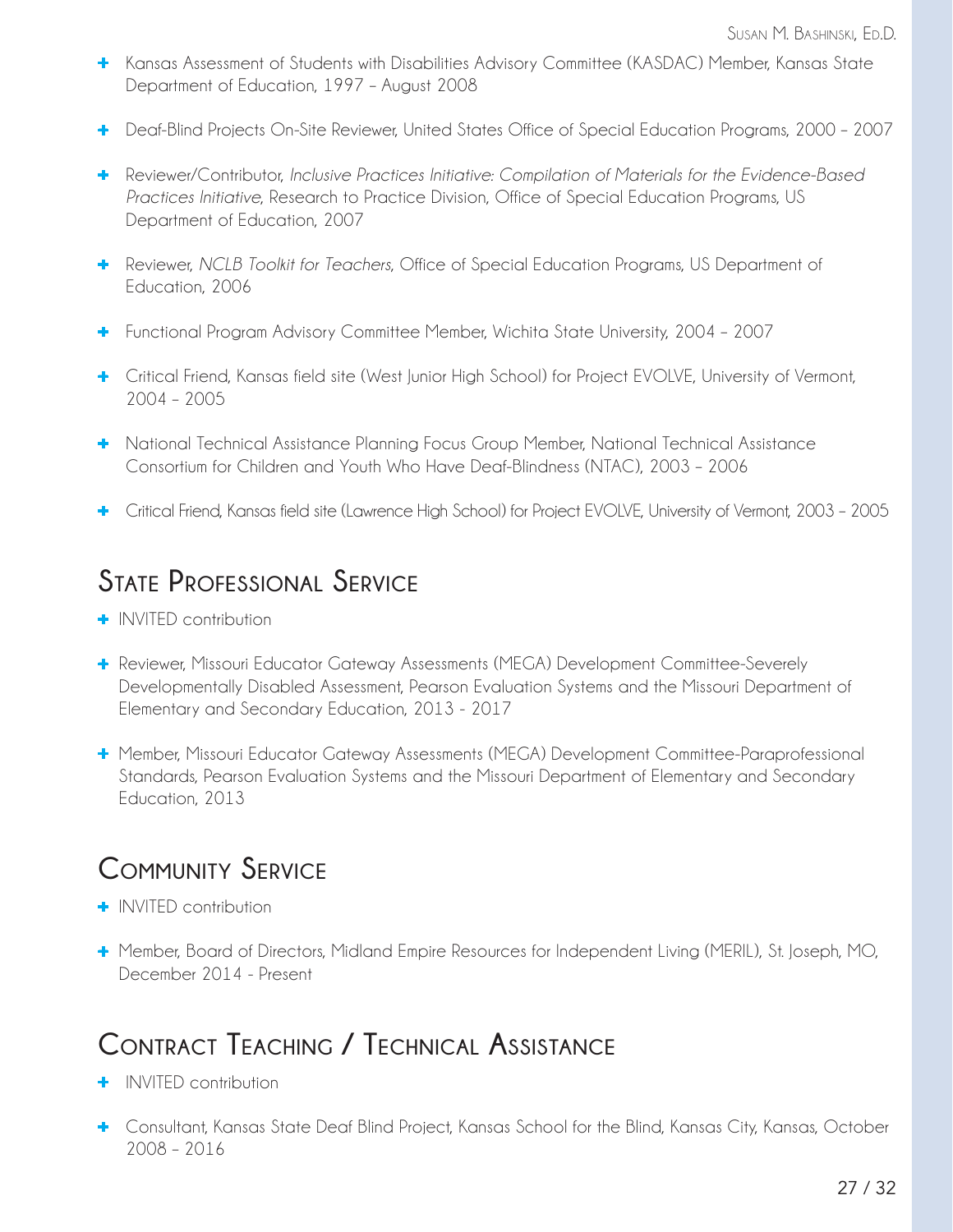- **+** Consultant, *Developing Functional Skills for Children with Complex Needs: Communication and Socialization*, PaTTAN Early Intervention Technical Assistance, State of Pennsylvania, Fall 2012
- **+** Consultant, Adaptive Special Education Class, South Central High School, Greenville, NC (Reba Franks, teacher), 2009 – 2012.
- **+** Consultant, *Inclusive Network of Kansas (INKS): Field-Based Technical Assistance and Professional Development*, KSDE K-STARS Project #KAN40711, Beach Center on Disability, Schiefelbusch Institute for Life Span Studies, University of Kansas, Lawrence, Kansas, August 2008 – May 2012
- **+ Keynote presenter**, Kansas Deaf Blind Project Family Week-End. Shawnee Mission, KS, April 2010.
- **+** Consultant, *Promoting Communication Outcomes for Children with Deaf-Blindness through Adaptive Prelinguistic Strategies*, OSEP Grant #H324D030003, Schiefelbusch Institute for Life Span Studies, University of Kansas, Lawrence, Kansas, August 2008 – December 2009
- **+** Consultant, Technical Assistance for Educational Program Development for a Secondary Student with Significant Support Needs, Missouri State Department of Education, St. Joseph, MO, January, 2007 – August 2008
- **+** Instructor, Curriculum Adaptations: Supporting General Curriculum Access, Missouri Western State College, St. Joseph, MO, April, 2007
- **+** Trainer, *Scoring the Kansas Alternate Assessment*, Kansas State Department of Education, Broadcast via Kan-Ed Network from Topeka, KS to eight local sites (repeated two times), February, 2007
- **+** Trainer, *The How To's of the Kansas Alternate Assessment*, Kansas State Department of Education, Broadcast via Kan-Ed Network from Topeka, KS, to 11 local sites (repeated three times), October / November, 2006
- **+** Trainer, *Scoring the Kansas Alternate Assessment*, Kansas State Department of Education, Broadcast via Kan-Ed Network from Topeka, KS to 13 local sites (repeated four times), March, 2006
- **+** Instructor, Curriculum Adaptations: Supporting General Curriculum Access, Missouri Western State College, St. Joseph, MO, March, 2006
- **+** Evaluator, *Kansas' Computer-Based Reading and Mathematics State Assessments* (re: adequacy of accommodations available in technology-based assessments), AL-TEC Consortium, University of Kansas, Lawrence, KS, September – November, 2005
- **+** Instructor, Assistive Technology on a Low Budget, Kansas State Department of Education, Topeka, KS, July, 2002
- **+** Instructor, The Assistive Technology Team Planning Process: "Do You Know Where You're Going To?" Kansas State Department of Education, Topeka, KS, July, 2002
- **+** Instructor, Infusing Assistive Technology into Teaching: "Day by Day," Kansas State Department of Education, Topeka, KS, July, 2002
- **+** Trainer, *Assessing Diverse Learners: Training of Trainers (Part III),* Kansas State Department of Education, Hutchinson, KS, October, 2001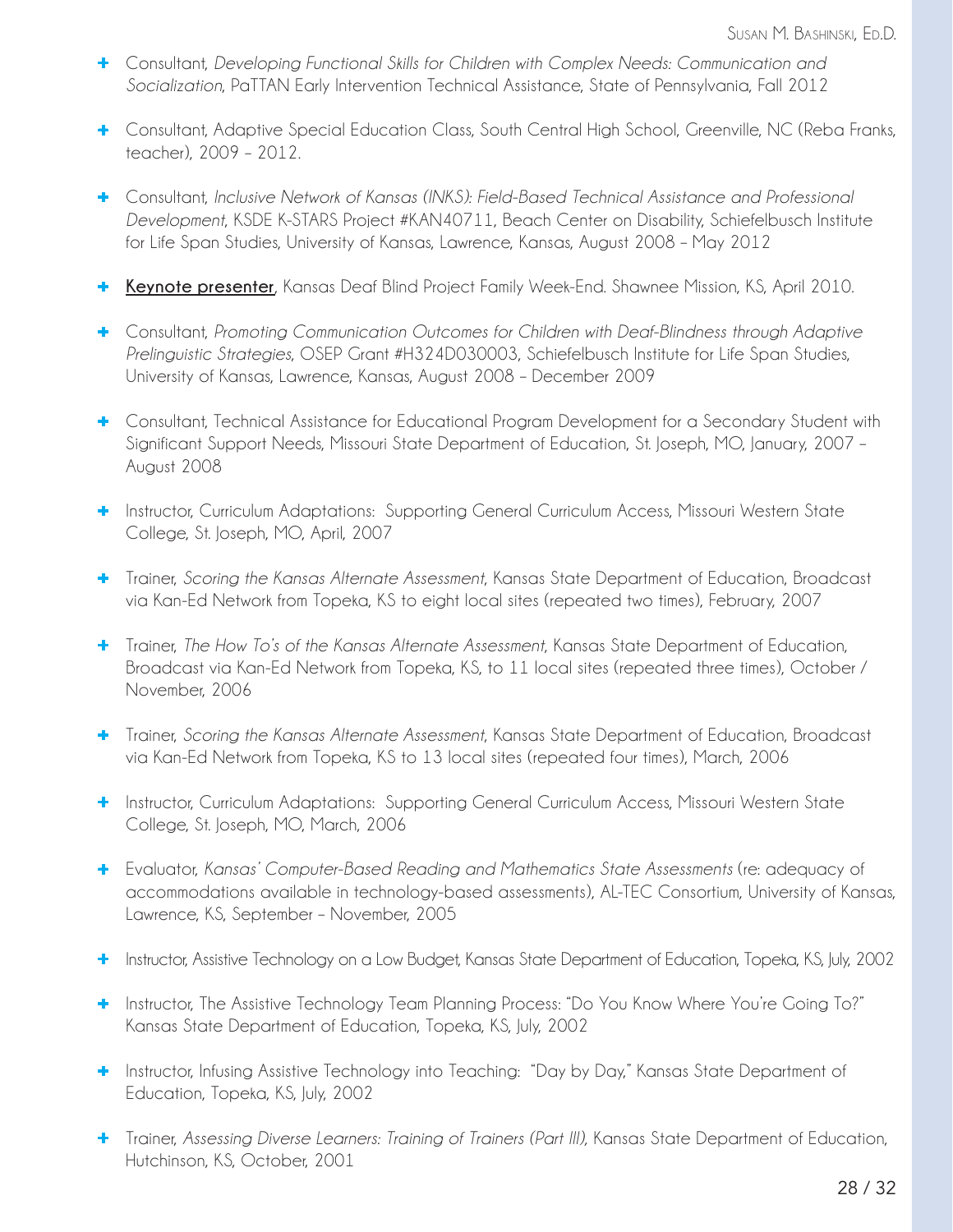- **+** Trainer, *Assessing Diverse Learners: Training of Trainers (Part II),* Kansas State Department of Education, Hutchinson, KS, August, 2000
- **+** Instructor, Nonsymbolic Communication for Learners Who have Severe Disabilities or Deaf-Blindness II, Associated Colleges of Central Kansas (ACCK), Wichita, KS, July 2000
- **+** Instructor, Nonsymbolic Communication for Learners Who have Severe Disabilities or Deaf-Blindness I, Kansas State Department of Education, Manhattan, KS, April 2000
- **+** Consultant, Technical Assistance for Educational Program Development for an Elementary Student with Deaf-Blindness, Kansas State Deaf-Blind Project, Baldwin City, KS, January – April, 2000
- **+** Trainer, *Assessing Diverse Learners: Training of Trainers (Part I),* McConnell, Thomas, and Associates and the Kansas State Department of Education, Hutchinson, KS, March, 2000
- **+** Visiting Professor, Introduction to Augmentative Communication, Associated Colleges of Central Kansas (ACCK), McPherson, KS, Fall Semester 1998
- **+** Consultant, Technical Assistance for Development of an Object-Based Communication System for a Junior High School Student with Deaf-Blindness, Kansas State Deaf-Blind Project, Eudora, KS, February 1998 – June 1998
- **+** Consultant, *Behavior State Data Analysis and Programming*, N.J. TAP Institute: New Jersey Technical Assistance Project (New Jersey Department of Education), Four N.J. TAP sites, NJ, January 1998
- **+** Trainer, *Behavior State and Environmental Codes (Project ABLE Assessment Model)*, N.J. TAP Institute: New Jersey Technical Assistance Project (New Jersey Department of Education), Atlantic City, NJ, August 1997
- **+** Consultant, Technical Assistance for Behavior State Assessment and Programming for a Nonsymbolic Communication System for a High School Student with Deaf-Blindness, Kansas State Deaf-Blind Project, Altamont, KS, April – May 1997
- **+** Trainer, *Behavior State and Environmental Codes (Project ABLE Assessment Model)*, ENABLE Wisconsin: Wisconsin Statewide Assistive Technology Initiative, Amherst, WI, August 1995
- **+** Consultant, Behavior State Data Analysis and Programming, TRACES and the Delaware State Deaf-Blind Project, Lewes and Dover, DE, 1994 to 1995
- **+** Trainer, *Behavior State and Environmental Codes (Project ABLE Assessment Model)*, TRACES and the Delaware State Deaf-Blind Project, Lewes, DE, April 1994
- **+** Programming Consultant regarding Integration and Instruction for Students with Severe Disabilities, Maryville Public School District, Maryville, MO, 1991
- **+** Programming Consultant regarding Integration and Instruction for Students with Severe Disabilities, Jacksonville Middle School, Jacksonville, TX Independent School District, 1989
- **+** Programming Consultant regarding Integration and Instruction for Students with Severe Disabilities, Carthage Junior High School, Carthage, MO R-IX Public Schools, 1985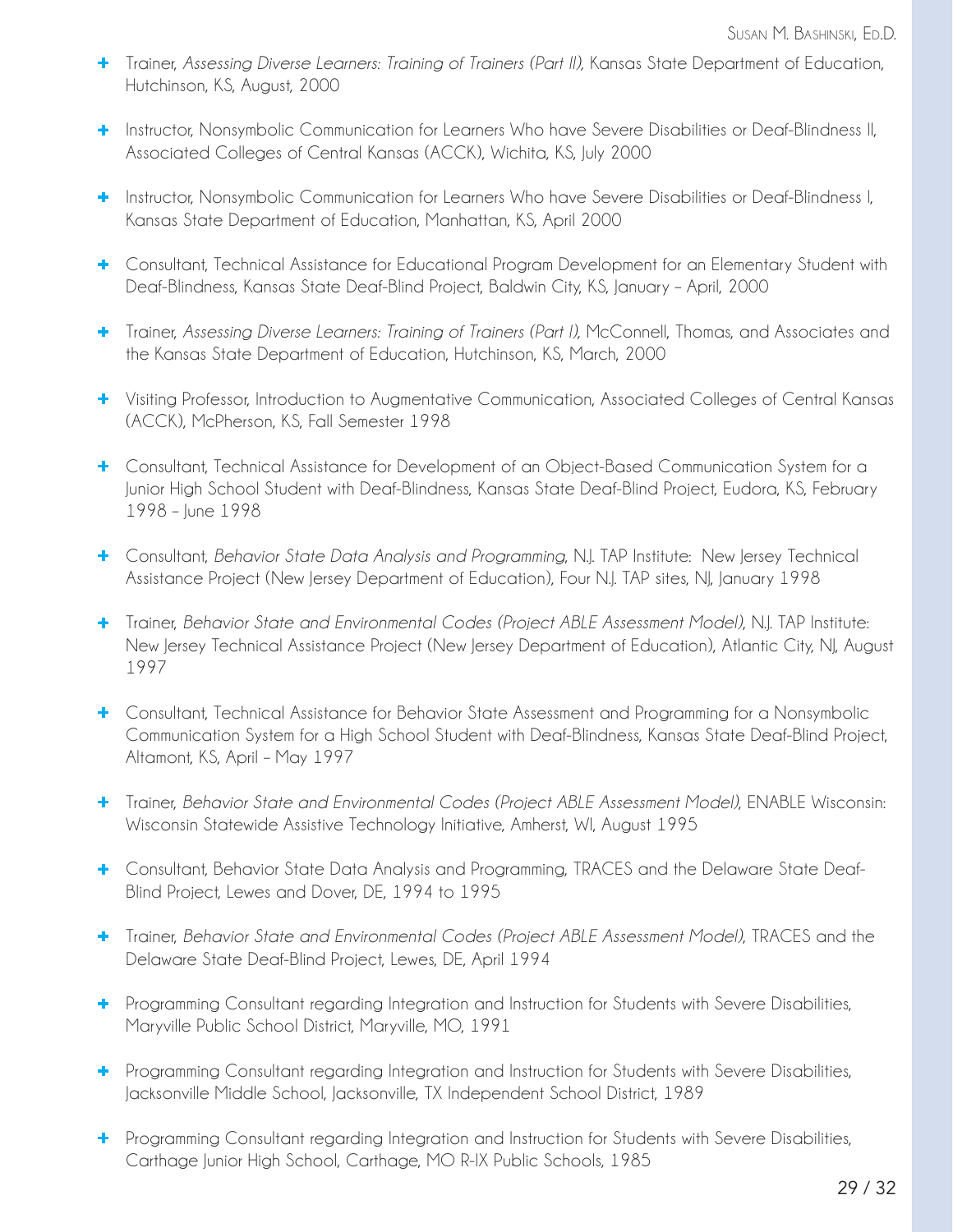## **External In-Service Presentations**

- **\*** BLIND peer-reviewed
- **+** INVITED contribution
- + *Functionality and age-appropriateness for varied learners*, In-service presentation for all district teachers of learners who have significant support needs, Olathe Public Schools, USD #233, Olathe, KS, March 2008
- + *Systematic instruction*, In-service presentation for all district special education teachers, Wichita Public Schools, USD #259, Wichita, KS, February 2008
- + *Maximizing the communication potential of ALL learners—Part II, Preparing Educator Paraprofessionals (PEP) project*, Turner (USD #202) and Kansas City, Kansas (USD #500), Public School Districts, Kansas City, KS, September, 2006
- + Maximizing the communication potential of ALL learners, Preparing Educator Paraprofessionals (PEP) project, Turner (USD #202) and Kansas City, Kansas (USD #500), Public School Districts, Kansas City, KS, April, 2006
- + *Systematic instructional strategies: Implementing effective instructional programs for learners who have severe disabilities*, Featured in-service presentation for the Wichita Public Schools, USD #259, Wichita, KS, February, 2004
- + *Kansas Extended Curriculum Standards and the alternate assessment*, Transition Coalition Summer Institute, Lawrence, KS, June 2002
- + *Communication and behavior*. USD #497, Lawrence Public Schools, Lawrence, KS, March 2002
- + *Linking extended standards and IEP goals and objectives*. USD #475, Geary County Schools, Junction City, KS, January 2002
- + *Enhancing students' communication*. USD #497, Lawrence Public Schools, Lawrence, KS, August 2001
- + *Infusing alternate assessment and extended standards into your teaching*. Inclusive Network of Kansas (INKS) Summer Institute (two-day workshop), Overland Park, KS, July 2001
- + *Integrating life-centered curriculum into students' programs*. East Central Kansas Cooperative in Education, Eudora, KS, February 1999
- + *Portfolio assessment for learners who have severe or profound disabilities*. Kansas Neurological Institute, Topeka, KS, August 1997 (Invited presentation by **Bashinski, S. M.**, & Roberts, S.)
- + *Expanding communication options for persons with developmental disabilities: Strategies for partners in home, community, and vocational settings*. Association of Community Professionals Mini-Conference, Lincoln, NE, June 1994 (Invited presentation by Siegel-Causey, E., & **Bashinski, S. M.**)
- \* *Classroom assessment and strategies for influencing behavior state*. Kansas Statewide Effective Practices Workshop, Manhattan, KS, March 1993 (Proposal accepted for presentation by Roberts, S., **Bashinski, S. M.**, & Tomasch, L.)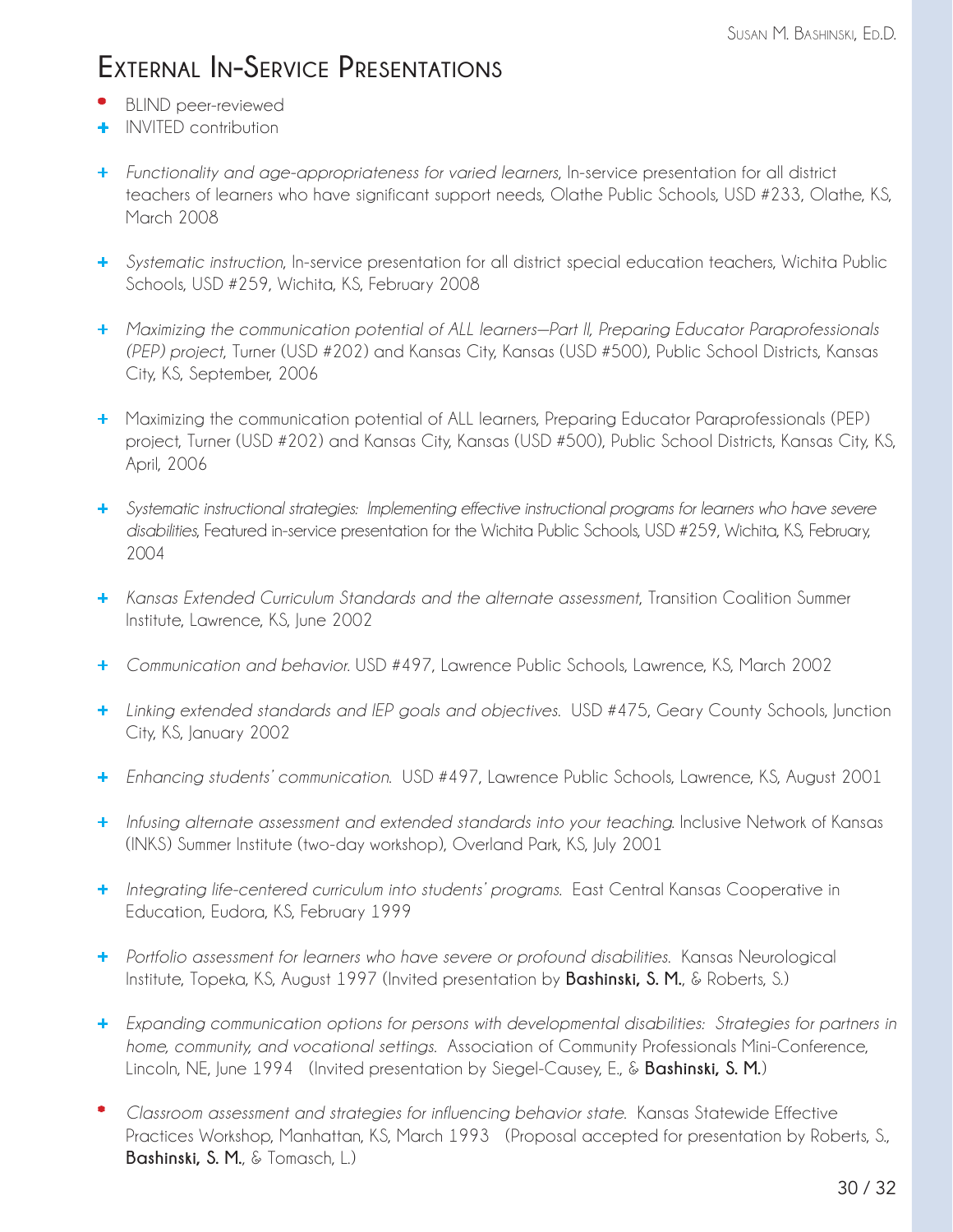- + *Community based instruction*. 1992 Missouri State Conference for Educators of Students with Severe Handicaps, Columbia, MO, August 1992
- + *Facilitating prelinguistic communication of students who have multiple disabilities*. 1992 Missouri State Conference for Educators of Students with Severe Handicaps, Columbia, MO, August 1992
- + *Behavior management principles and techniques*. Missouri State Schools for Severely Handicapped, Region I Paraprofessional In-Service, Lee's Summit, MO, August 1991
- + *Community based instruction*. Missouri State Schools for Severely Handicapped, Region I Paraprofessional In-Service, Lee's Summit, MO, August 1991
- + *Accessing the computer with the Dunamis PowerPad*. 1989 Missouri State Conference for Educators of Students with Severe Handicaps, Columbia, MO, August 1989
- + *Considerations for developing an efficient classroom schedule*. 1989 Missouri State Conference for Educators of Students with Severe Handicaps, Columbia, MO, August 1989
- + Technical Assistant, Region VII Education Service Center Adaptive Technology Conference, Tyler, TX, July 1989
- + *Time management for the classroom*. 1986 Missouri State Conference for Educators of Students with Severe Handicaps, Columbia, MO, August 1986
- + *Accommodating multilevel students in a single classroom*. 1986 Missouri State Conference for Educators of Students with Severe Handicaps, Columbia, MO, August 1986
- + *Making the decision to implement an augmentative communication system*. 1986 Missouri State Conference for Educators of Students with Severe Handicaps, Columbia, MO, August 1986
- + *Selecting the content and format for a communication board*. 1986 Missouri State Conference for Educators of Students with Severe Handicaps, Columbia, MO, August 1986
- + *Sensory-oriented reinforcement systems*. 1986 Missouri State Conference for Educators of Students with Severe Handicaps, Columbia, MO, August 1986
- + *Community based instruction*. 1985 Conference for Educators of Students with Severe Handicaps, St. Louis, MO, August 1985
- + *Sensory-oriented reinforcement systems*. 1985 Conference for Educators of Students with Severe Handicaps, St. Louis, MO, August 1985
- + *Time management for the classroom*. 1985 Conference for Educators of Students with Severe Handicaps, St. Louis, MO, August 1985
- + *Community based instruction*. 1985 Conference for Educators of Students with Severe Handicaps, Kansas City, MO, August 1985
- + *Sign language*. Ventures Summer Academy for the Gifted, St. Joseph, MO, June 1985